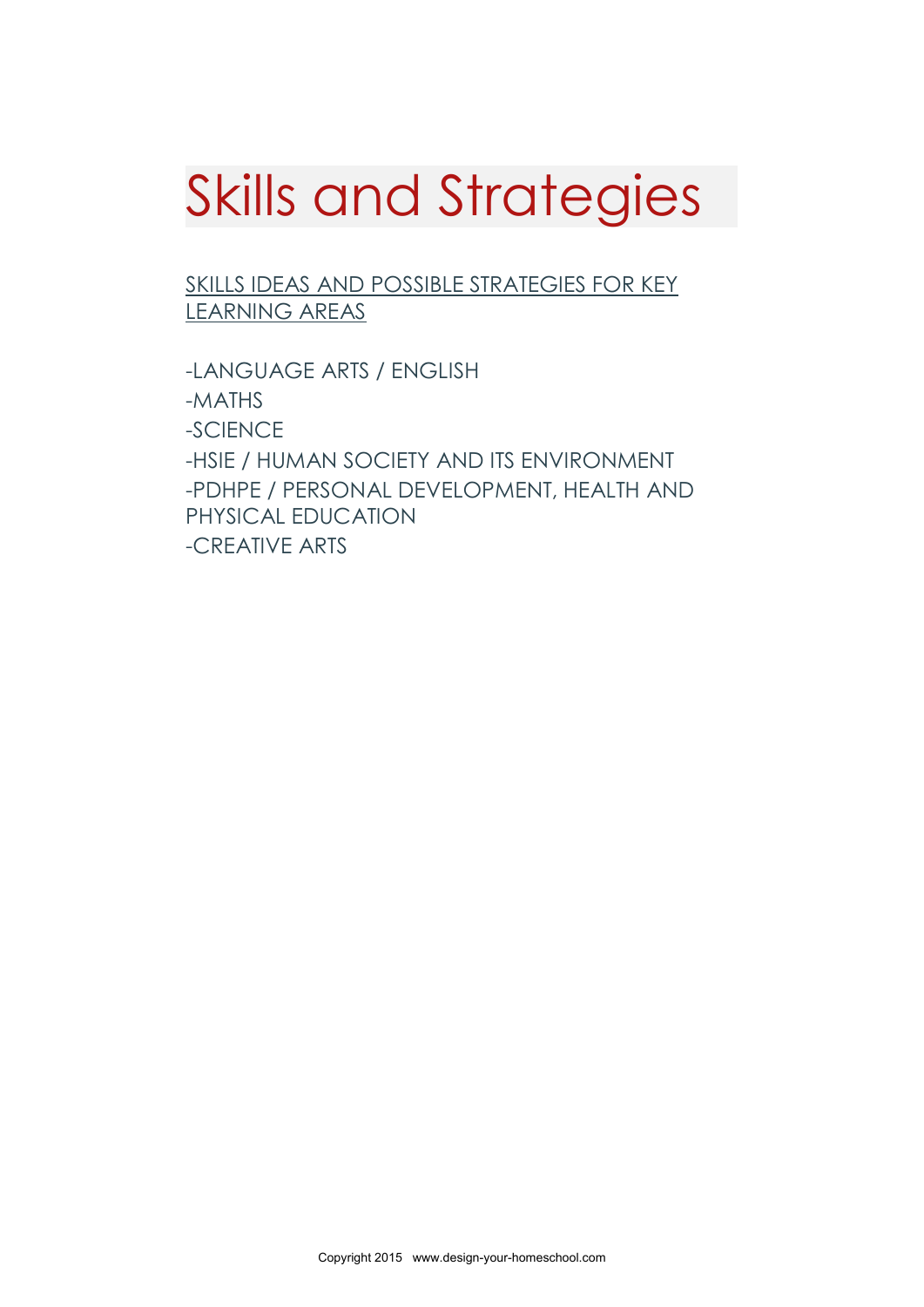This document is written to show an overview of subject areas and the range of skills which can be taught within those subject areas over many years.

When considering the big picture of education, there are certain skills we need to teach.

- 1. Reading for research, pleasure and comprehension
- 2. Communicating (Speaking and Writing)
- 3. Mathematical including reasoning skills
- 4. Thinking skills

If we have this as a basic overview – we can take a step back and view our child's education with this bigger picture in mind.

#### What do we want our children to learn? (either on their own or with us?)

This is what I flesh out on these pages as well as possible strategies which we can employ to help them with this natural development of skills.

I hope that this will be useful to your family. Feel free to contact me for more information.

Marianne [www.design-your-homeschool.com](http://www.design-your-homeschool.com/)

| <b>LANGUAGE ARTS SKILLS:</b><br>Reading<br>$\bullet$<br>Writing<br>$\bullet$<br>Speaking<br>$\bullet$<br>Listening                                                                              | <b>STRATEGIES:</b><br>Games, flashcards<br>$\bullet$<br>Being read to<br>$\bullet$<br>Practicing reading<br>$\bullet$<br>Discussion<br>$\bullet$<br>Opportunities to listen<br>$\bullet$                                                                                                                            |
|-------------------------------------------------------------------------------------------------------------------------------------------------------------------------------------------------|---------------------------------------------------------------------------------------------------------------------------------------------------------------------------------------------------------------------------------------------------------------------------------------------------------------------|
| <b>MATH SKILLS:</b><br>Working Mathematically<br>$\bullet$<br>Number<br>$\bullet$<br>Space and Geometry<br>Patterns and Algebra<br>Data and Measurement                                         | STRATEGIES:<br>Games<br>$\bullet$<br>Practical math in real life projects<br>$\bullet$<br>Story books<br>$\bullet$<br>Computer programs<br>$\bullet$<br>Hands on learning / manipulatives<br>$\bullet$                                                                                                              |
| <b>SCIENCE SKILLS</b><br>Reading/Listening<br>$\bullet$<br>Observations<br>$\bullet$<br>Writing / Recording<br>$\bullet$<br>Investigating/ Creating<br>$\bullet$<br>Communicating<br>Presenting | <b>STRATEGIES:</b><br>Reading about science topics<br>$\bullet$<br>Conducting experiments<br>$\bullet$<br>Nature walks<br>$\bullet$<br>Visiting museums, technology centres<br>$\bullet$<br>Science kits<br>$\bullet$<br>Developing collections<br>$\bullet$                                                        |
| HISTORY / ENVIRONMENT SKILLS:<br>Reading<br>$\bullet$<br>Writing<br>$\bullet$<br>Communicating<br>Presenting                                                                                    | <b>STRATEGIES:</b><br>Reading about history, characters, events<br>$\bullet$<br>Watching videos on history topics<br>$\bullet$<br>Writing about history (increase in depth);<br>$\bullet$<br>Discussion<br>$\bullet$<br>Speeches, recite famous speeches<br>$\bullet$<br>Role play, design costumes, copy art works |
| PERSONAL DEVELOPMENT, HEALTH, PE<br>Reading/listening<br>$\bullet$<br>Application<br>$\bullet$<br>Writing<br>Discussion                                                                         | STRATEGIES:<br>Read, research about variety of health<br>$\bullet$<br>topics<br>Discuss, Write<br>$\bullet$<br>Engage in sports, physical activities<br>$\bullet$<br>Discuss family values<br>$\bullet$                                                                                                             |
| <b>CREATIVE ARTS SKILLS:</b><br>Reading/Listening<br>$\bullet$<br>Development of art skills in various<br>$\bullet$<br>mediums<br>Self expression /Performance<br>Writing<br>Appreciation       | STRATEGIES:<br>Read widely; View art works, discuss, write<br>$\bullet$<br>Listen to different music genres and time<br>$\bullet$<br>periods<br>Watch performances, plays, musicals<br>٠<br>Visit art galleries<br>Develop skills in different mediums;<br>Learn an instrument                                      |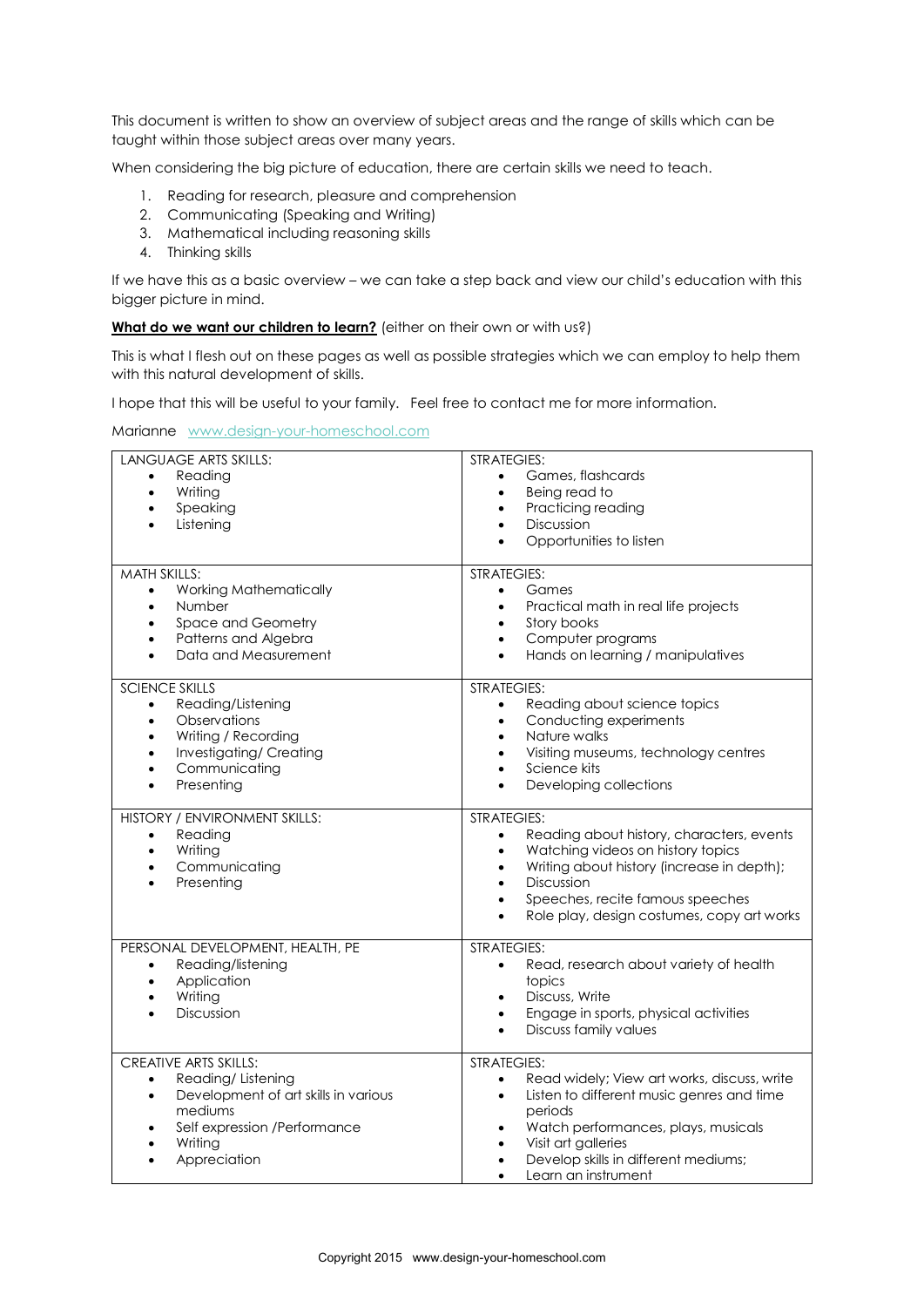# All Ages – Language Arts

## Skills Ideas Possible Strategies

| <b>Reading Skills</b>                                                                                                                                |                                                                                                             |
|------------------------------------------------------------------------------------------------------------------------------------------------------|-------------------------------------------------------------------------------------------------------------|
| Learning to Read                                                                                                                                     |                                                                                                             |
| Reading with a solid phonics based program or<br>٠<br>method when ready.                                                                             | Phonics games                                                                                               |
| Learning single sounds (a-z, teaching the correct<br>٠<br>phonetic sounds of each letter)                                                            | <b>Flashcards</b>                                                                                           |
| Multiple phonograms (ar, sh, th, ee, ea, or)<br>$\bullet$                                                                                            |                                                                                                             |
| Develop phonics alongside of handwriting, spelling<br>$\bullet$<br>and reading                                                                       |                                                                                                             |
| Ability to sound out words.                                                                                                                          |                                                                                                             |
| To read aloud and inflect the voice                                                                                                                  |                                                                                                             |
| <b>Reading Tools</b>                                                                                                                                 |                                                                                                             |
| Understanding of dividing words into syllables for<br>reading and spelling.                                                                          | <b>Story Books</b>                                                                                          |
| Using context clues to aid reading.<br>٠                                                                                                             |                                                                                                             |
| Read books which progress in difficulty.                                                                                                             |                                                                                                             |
| To develop vocabulary in a meaningful context.<br>$\bullet$                                                                                          |                                                                                                             |
| Evaluating and Responding to Reading                                                                                                                 |                                                                                                             |
| Differentiate between fact and fiction.                                                                                                              |                                                                                                             |
| To identify and recall details of character, place,<br>time.                                                                                         |                                                                                                             |
| To distinguish the main idea.<br>$\bullet$                                                                                                           |                                                                                                             |
| To sequence events in order.<br>$\bullet$                                                                                                            | Use graphic organizers                                                                                      |
| Ability to comprehend the passage. Re-tell the<br>$\bullet$<br>passage in own words helps to test comprehension<br>and develop the last five skills. | T Charts                                                                                                    |
| Enjoy a variety of stories-fact, fiction, myths and<br>٠                                                                                             | Venn Diagrams                                                                                               |
| legends, fairy tales, biographical novels, historical<br>fiction, poetry, plays,                                                                     | Compare/Contrast                                                                                            |
| To predict possible outcomes and events.<br>٠                                                                                                        |                                                                                                             |
| To infer story details which the author did not<br>$\bullet$<br>include.                                                                             |                                                                                                             |
| To infer the main idea, theme or moral.                                                                                                              |                                                                                                             |
| To guess a sequence of what may have happened<br>before or after the story takes place.                                                              |                                                                                                             |
| To recognize likenesses and differences in<br>characters, times, places, actions.                                                                    |                                                                                                             |
| To understand and discuss motives of characters.                                                                                                     | Appreciate a wide variety of reading;<br>Read aloud to the children across the subject                      |
| Discuss characters-good and bad qualities, wise                                                                                                      | areas every day; Read for hours a day (not all at                                                           |
| and unwise decisions, judge the characters and<br>their actions.                                                                                     | the same time, but at different times)                                                                      |
| To read widely - personal, silent reading.                                                                                                           | Have a quiet time in the day where children take                                                            |
| To distinguish fact and opinion.                                                                                                                     | a box of books to their own rooms – including                                                               |
| To recognize author's techniques in developing the<br>writing.                                                                                       | literature, science, history, fact and fiction, picture<br>books; Set up a quiet reading time when they are |
| To recognize elements of fiction: Setting,<br>Characters, Conflict, Resolution, Point of View and                                                    | young and continue it through all the years;                                                                |
| be able to identify them and discuss them in                                                                                                         |                                                                                                             |
| increasing depth through the years.                                                                                                                  |                                                                                                             |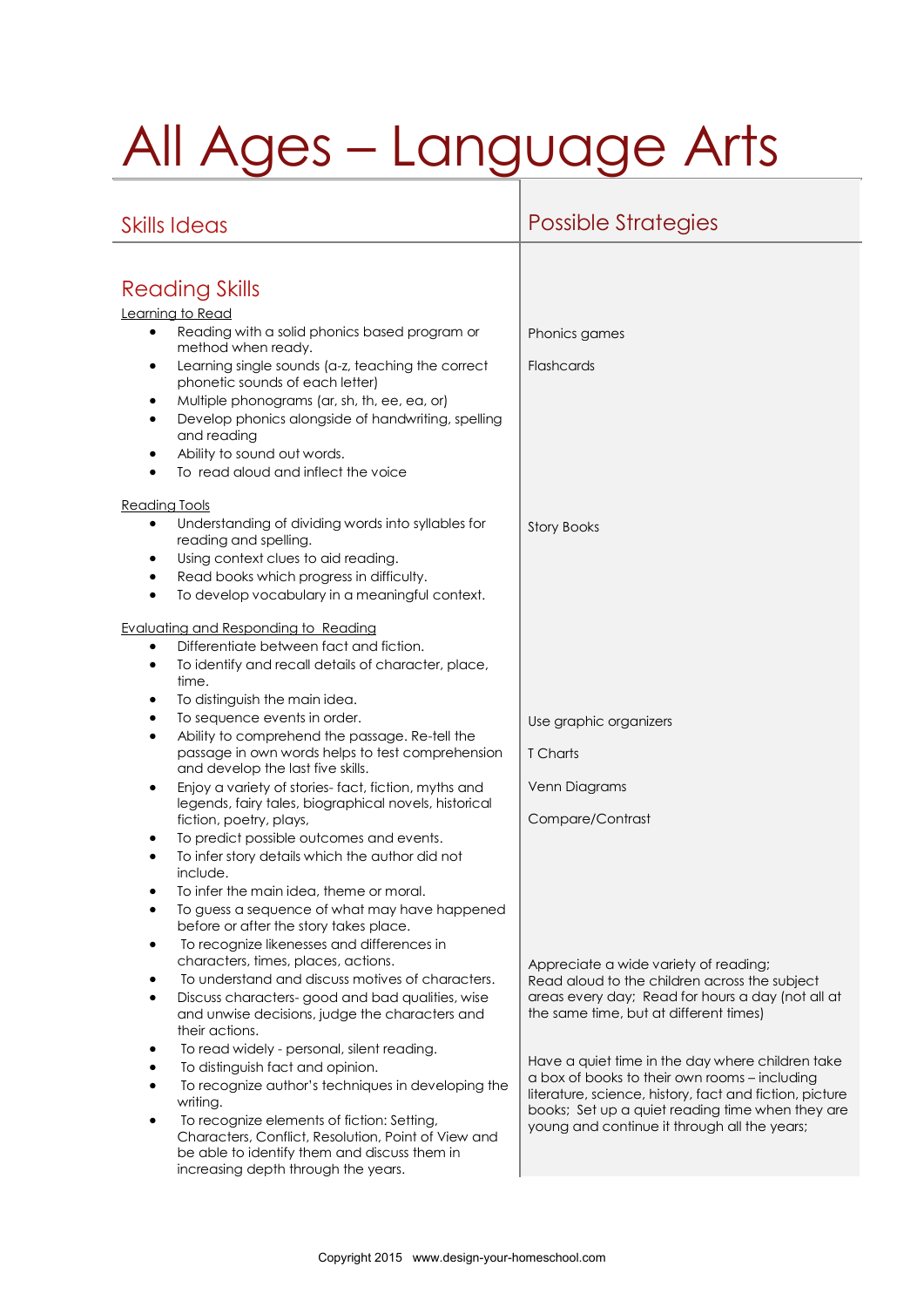To recognize author's viewpoints and worldview. To use reading as a research tool. To find relevant information. To be able to outline, summarize and précis a reading. To make personal evaluations on the reading based on the criteria of reality/ fantasy, fact, worth or acceptability. To respond to literature based on emotions, identification with characters, reactions to language, and the author's ability to capture the imagination. Writing Skills **Composition and Handwriting** To correctly form the lower, then upper case letters. To copy words. • To copy sentences. To copy paragraphs. To orally narrate a story. To **copy own narrations.** To **write own narrations.** To write narrations about literature - use these **narration starters.** To write friendly letters, notes and cards. To add **descriptive writing.** To write journal entries. To write creative stories, narratives and poems To revise written work, checking for punctuation. To write **book reports** To write summaries from encyclopaedia articles. To write well-constructed paragraphs- formal teaching. Write a topic sentence Support the topic in remaining sentences with examples, facts etc Vary sentence structure (begin with prep phrase etc) Add stylistic elements (add phrases, who/which clauses, interesting verbs, adverbs etc) Incorporate transitions Conclude by summarizing and returning to topic sentence To write well-constructed essays- formal teaching. Capture the attention of the audience in the first sentence Develop the thesis statement Build the introduction Learn basic three point essay Gather evidence to support thesis – facts, examples, experiences Vary paragraph and sentence style Cite authoritative sources Quote from authoritative primary sources and support the use of the quote Learn how to footnote Create bibliography Keep a Reading List of good books to read for different ages; Children check off the list or create their own list of completed books; Copying letters Copywork – Copying own narrations, Paragraphs Poems **Fables** Write own narrations into Blank visual arts diaries – and use as notebooks for Science, Literature, Bible Stories, Literature and Poetry Copybook etc.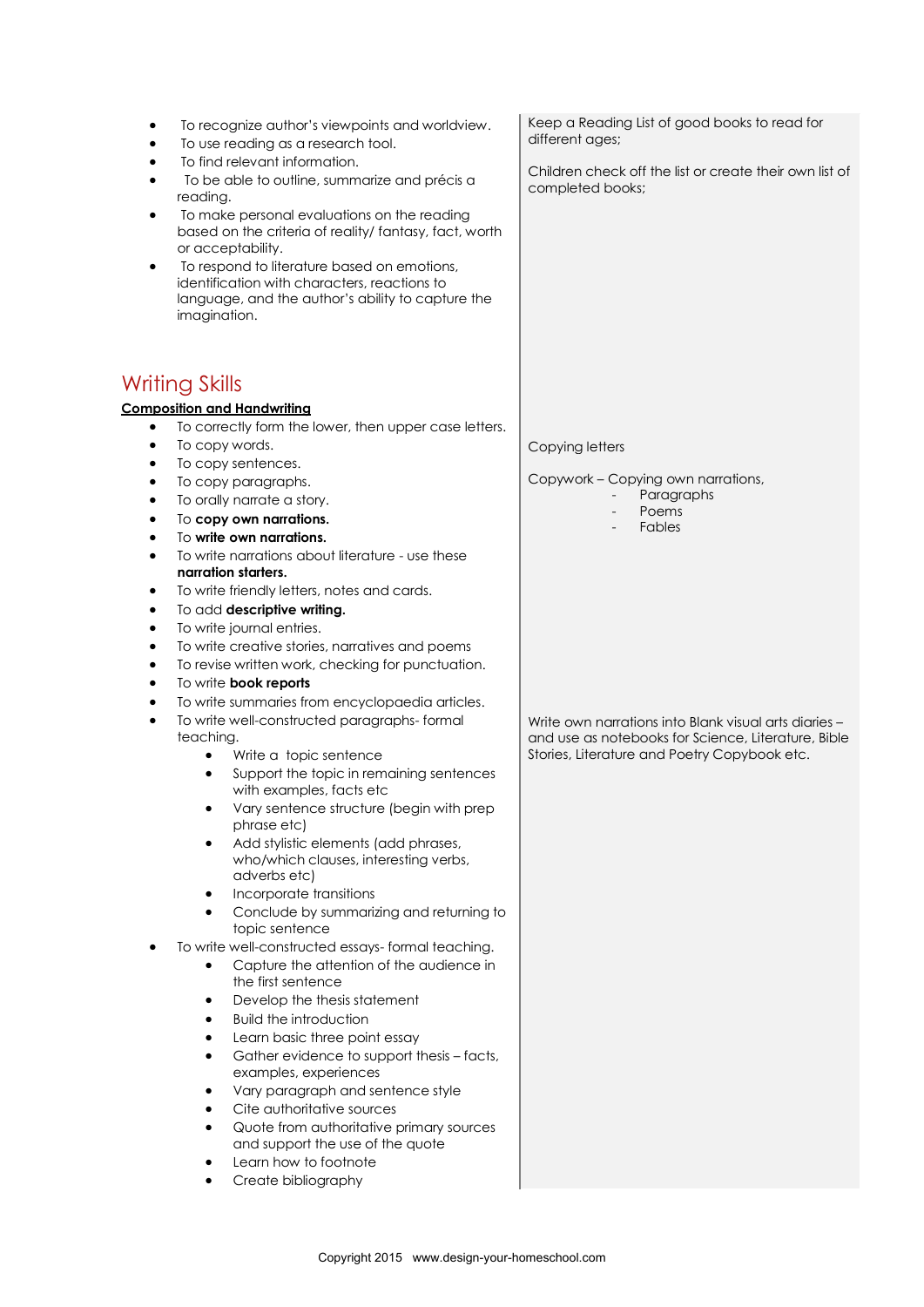- To use a variety of forms of writing where appropriate and across subject areas.
- Essay Writing- expository writing essays of explanation.
- Play writing
- Persuasive essay writing.
- Biographies
- Short Stories
- Multimedia presentations
- Research papers
- Speech writing
- **Debates**
- Historical fiction writing.
- Literary response essays
- Compare and contrast essays
- Cause/Effect essays

#### **Spelling and Vocabulary**

- To teach phonics as a base for spelling.
- Teach the spelling rules.
- Apply the spelling rules
- Learn rules for adding endings.
- Learn to spell vocabulary and content words according to subject areas- colours, days of the week, months, numbers
- Learn spelling words in the context of own writingdevelop own spelling list.
- Apply syllabification rules to aid spelling of words.
- Dictionary skills
- Revise work, edit, identify incorrect spelling and rewrite correctly.
- Work with antonyms, synonyms,
- Learn and identify prefixes, suffixes, roots
- Increase vocabulary

#### **Grammar**

#### **Learn eight parts of speech**

- Learn the relationships of the parts of speech to each other.
- Subject and Predicate
- Noun functions
- Clauses
- Phrases
- **Diagramming** see it in action in a lesson plan
- Un-complicate a sentence- identify the main point.
- **Dress up a sentence- make it complex.**

#### Listening Skills

- Develop the habit of being good listeners. Insist on concentrated effort the first time. This can be tested and trained through the use of narrations.
- Listen to a broad selection of reading materialfiction, non-fiction, literature, poetry, plays, biographies, tapes, CDs, sermons, music.
- Narrate after one reading of the material.
- To follow directions.
- To visualize what is being read.
- To respond in a personal way to the reading.

Become familiar with typing through a typing course.

Use language arts games such as Rummy Roots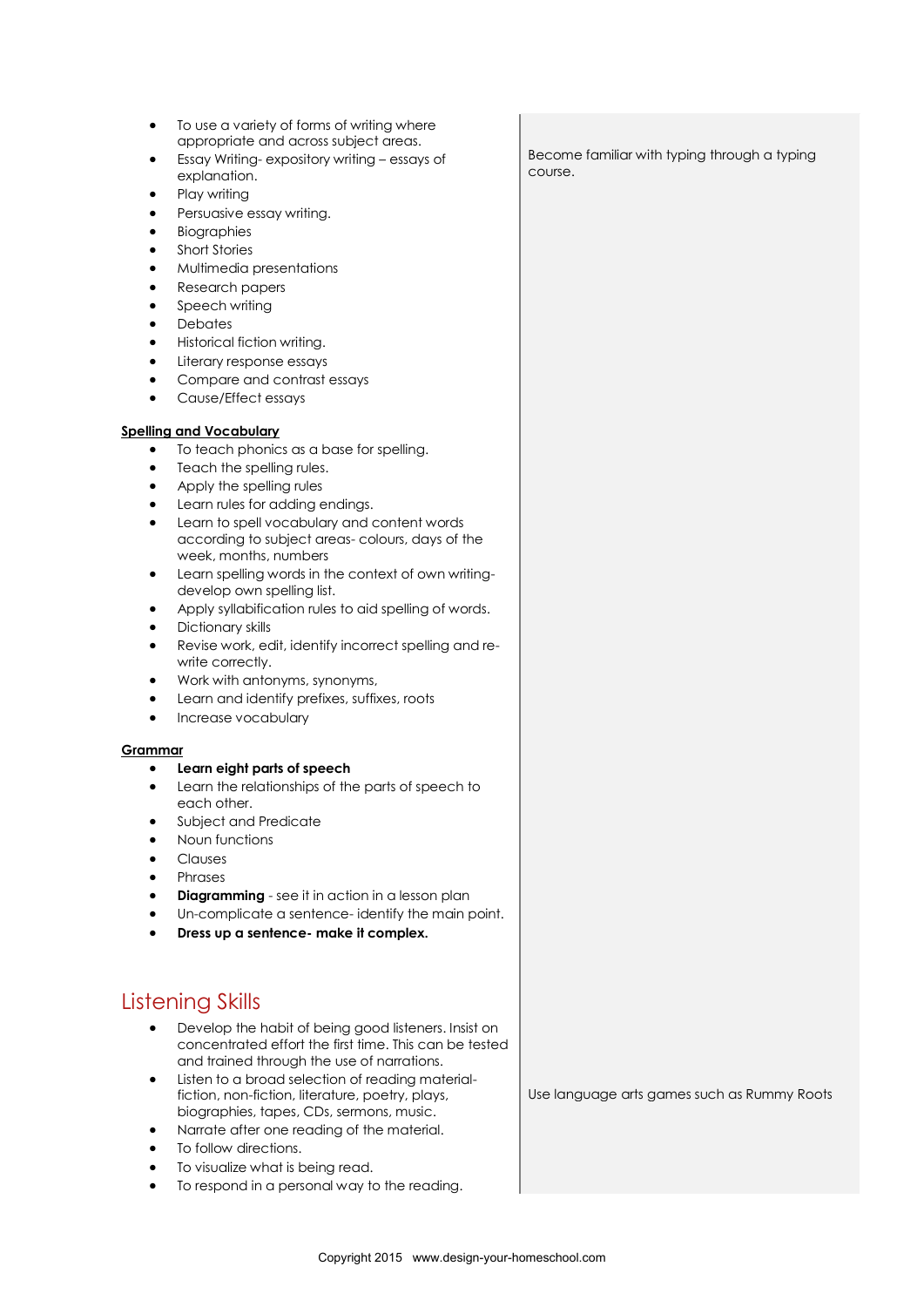To listen across the subject areas and narrate in detail and also in summary. Speaking Skills Conversations • To engage and interact in informal conversations. Use eye contact when conversing Shake hands firmly Repeat their name Listen carefully Answer the telephone and take a message Follow manners, etiquette, and protocol in social situations • To ask questions. Re-telling and Oral Training To orally narrate (re-tell) a story after a reading. Includes sequencing of events, recalling main characters, events and facts, expressing main ideas. To read aloud. To recite poetry and Bible passages. To memorize poetry and Bible passages. To memorize speeches and famous orations. Group Discussion To discuss what was read according to many of the points listed under Reading. To express ideas, stories, events, experiences, observations and be involved in group discussion. Speech and Performance • To give short reports and speeches To create a speech: • To write the speech Use eye contact and correct body language Punctuate the points – be deliberate Gain experience with types of speeches persuasive, Expository Dramatic Humorous Impromptu Apologetics **Debates**  Gain platform experience (expository, persuasive) Analyze famous historical speeches for form and style To take part in dramatic performance. Use Parts of Speech multi-sensory cards; Grammar Songs Audio Books on CD/ MP3 Read Aloud story books – short lengths and increasing to chapter books for the whole family. Look at the speaker React to the speaker by showing that you are listening - eye contact, nods, smiles Interact with the speaker by asking appropriate questions and giving opinions Change body position if you are drifting off Decide to take notes to help you listen better Conversation Starter Games Car Games

Copyright 2015 www.design-your-homeschool.com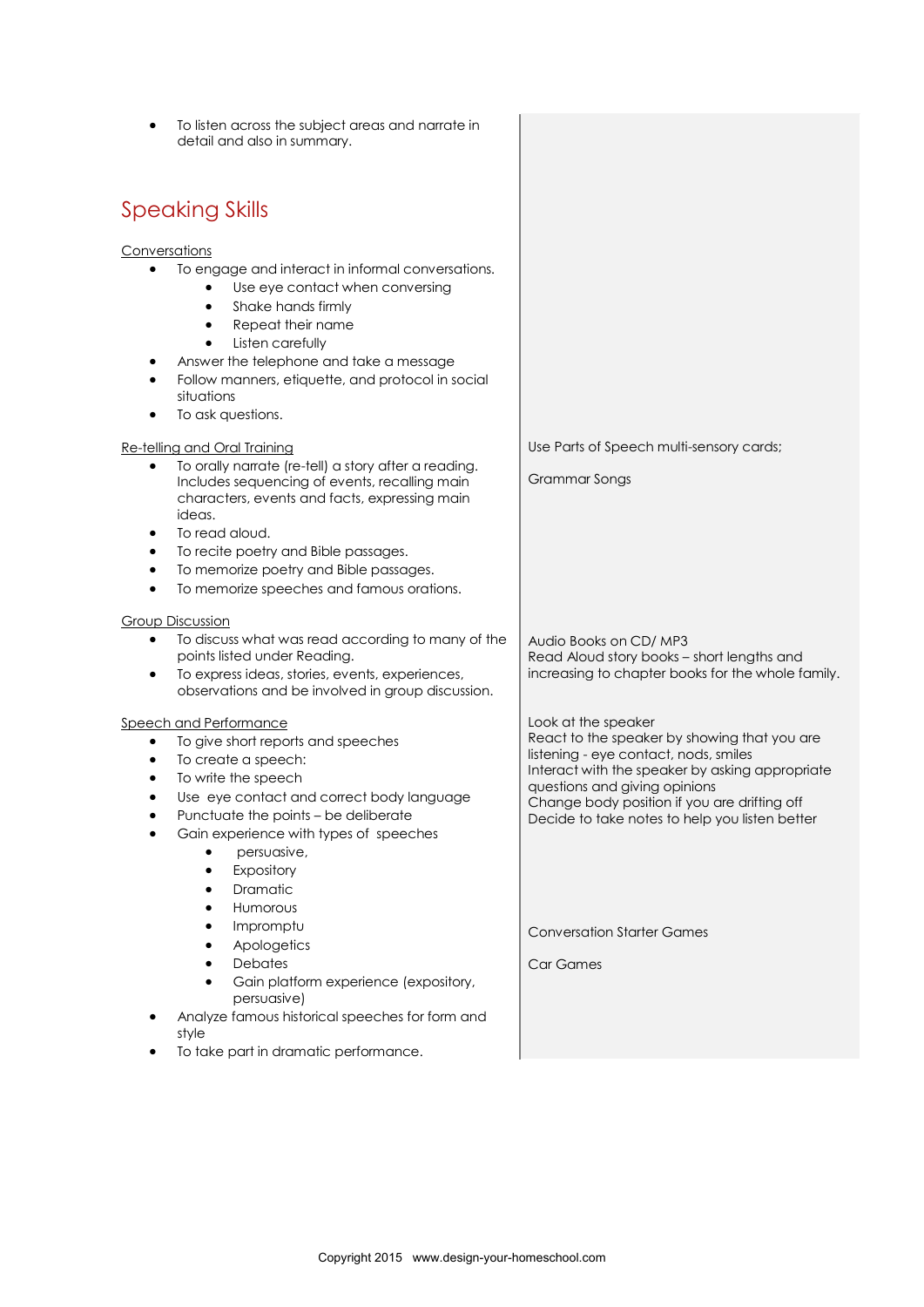# Ages 6-12 Mathematics

### Working Mathematically

As children interact in the real world, with real life problems, they will be Working Mathematically using each of the five content strands below.

#### Number

Number refers to the development of number sense and confidence and competence in using concrete,mental, written and calculator techniques for solving problems. After children have gained a firm understanding of basic concepts such as place value, and developed strategies for using all operations with 2 and 3 digit numbers, formal written algorithms are introduced.This includes the substrands of :

- Whole Numbers
- Addition and Subtraction
- Multiplication and Division
- Fractions
- Decimals
- Integers
- **Percentages**
- Chance and Probability

## Patterns and Algebra

Patterns and Algebra give the child the ability to develop algebraic thinking. It emphasizes number patterns and how numbers relate to each other. It encourages the child to replicate, complete, continue, describe, generalise and create repeating patterns and number patterns that increase or decrease. These number patterns can be formed using rhythmic or skip counting and can be used across the curriculum. In the late primary years, letters can represent numbers. Also, linear graphs and relationships can be introduced - practical work with mapping skills.

### Data

Data is important so that children can develop the ability to understand, interpret and analyse information

### Skills Ideas Possible Strategies

Use every day real life experiences to develop number, space and measurement concepts and skills.

Develop mathematical vocabulary through real life and also through math story books and games;

Ask and answer questions

Setting the table,

Counting games

Math Board games

Music games and songs,

Cooking

Shopping

Water Play

Sand Play – measuring etc

Involve children in family or personal businesses;

- Money management
- Accounting
- **Spreadsheets**

Sorting money

**Transactions** 

Math CDs

Computer programs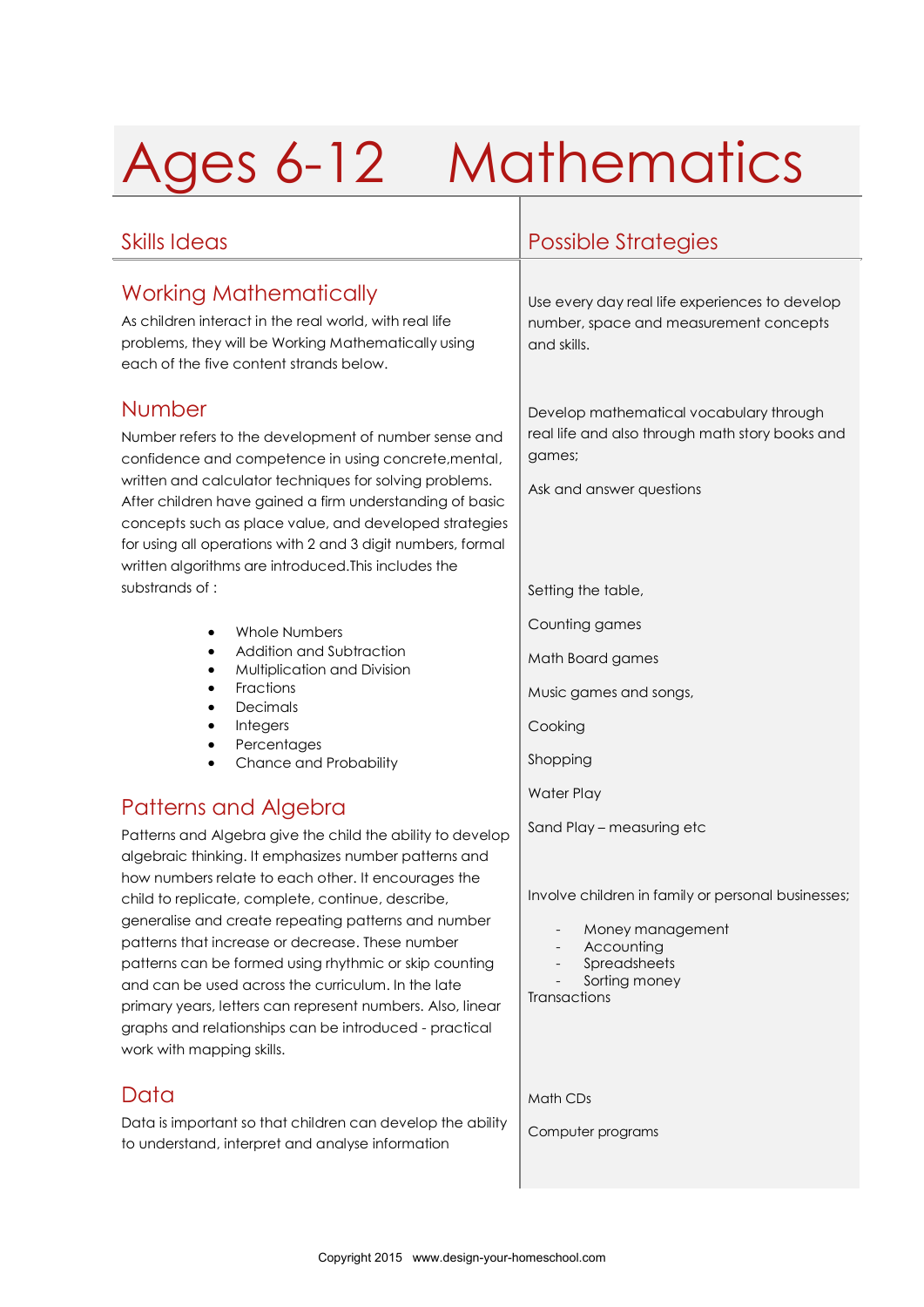displayed in a variety of graphs. It also includes transferring their findings into graphs.

#### Measurement

In the Measurement strand, the child compares, identifies and orders objects by the use of informal and formal units, selecting appropriate measuring tools to calculate length, weight, area and volume. The five sub-strands of Measurement are:

- Length (including perimeter)
- Area (and surface area)
- Volume and Capacity
- Mass
- Time.

#### Space and Geometry

In Space and Geometry, the child studies a variety of spatial forms and describes their shape, size, pattern, position and movement. In this strand, the child recognizes, visualizes, draws shapes and describes the features and properties of three-dimensional objects and two-dimensional shapes in static and dynamic situations. In the later primary years, the properties of solids, angles and geometrical figures is also part of the curriculum.

Many of the above skills can happen in real life learning baking, shopping, sewing, budgeting, banking, measuring, reading and making maps and graphs. Make maths a part of your conversations through the day and you will find you have included a heap of these skills without needing to slave through endless examples.

Also, some Math CDs are useful to use maths to find clues or solve problems.

Math Games such as:

- $\mathsf{IIn}$
- Dice games
- Card games
- MAB block games
- Sudoku
- Snakes and Ladders
- **Battleship**
- Ticket to Ride - Mastermind
- 
- Chess
- Building and Construction toys such as Lego, K-Nex, models, Lego robotics, woodwork,

Skip counting rhymes

#### graphing

Use everday measuring tools within a natural context;

- Kitchen, bathroom scales and implements
- Rain gauges
- Thermometers,
- Timepieces,
- Rulers,
- Tape measures
- **Calendars**
- Spreadsheets and graphs
- Technology to solve prolems

Practical experiences in hands on projects

Building and construction

**Creating** 

Measuring

Painting and measuring quantities

Sculptures

Mapping skills

Sewing

Managing pocket money

Fundraising

Running a business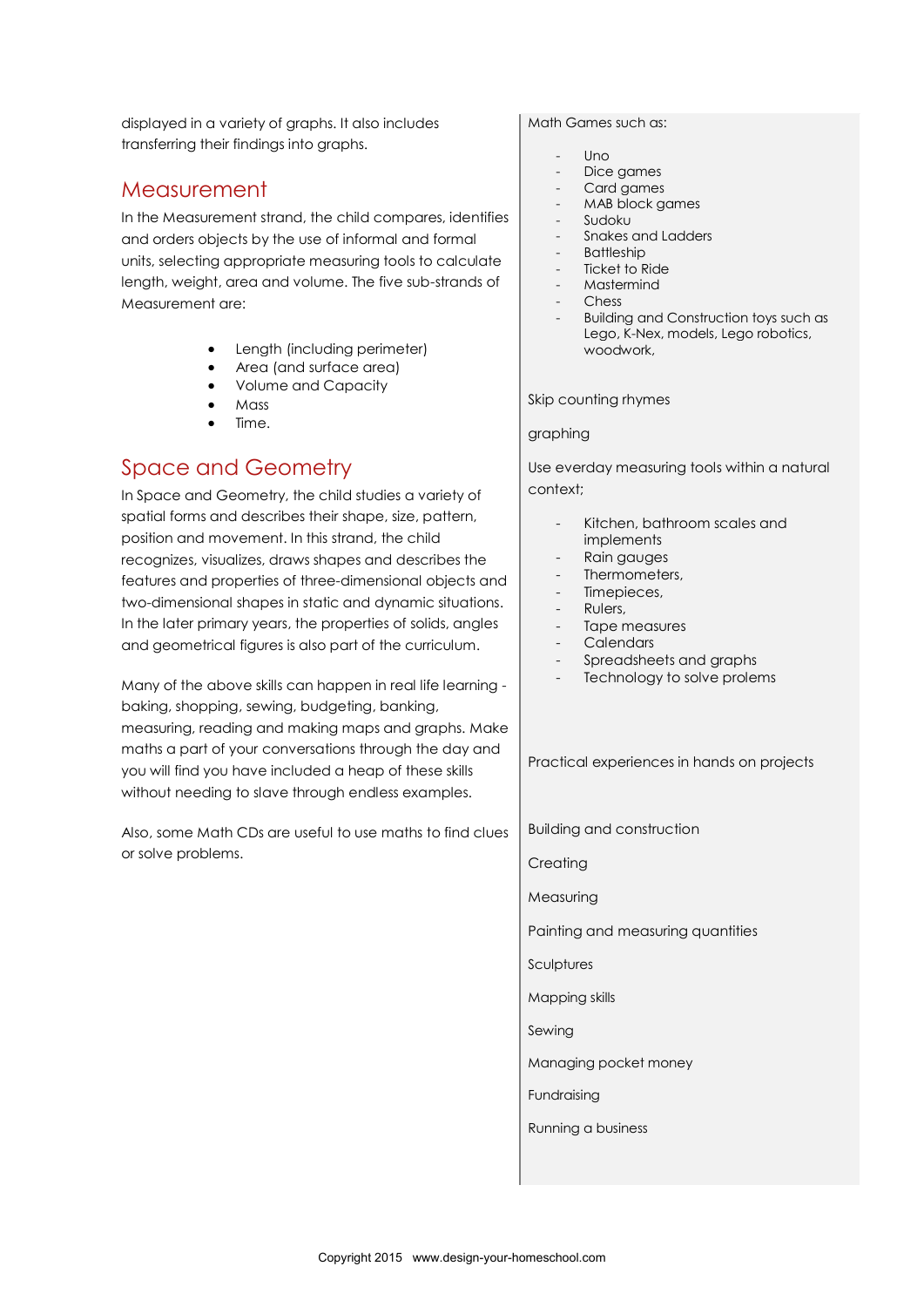Reading Living Math Books – story books about mathematical conepts and ideas and also on famous mathematicians

Use a math textbooks appropriate to their needs and level to reinforce thinking skills and give opportunity to do repetitive math calculations for practice.

# Ages 13-15

Generally, in these years, children are continuing to apply the basic skills which they have learned in the primary years and are applying these skills to more abstract knowledge in the form of Algebra 1 and 2 and Geometry.

The way in which you continue with math at this point is often dependent on the textbook or curriculum you want to use. Some texts will use a more spiral approach in which they touch all strands (Number,Patterns and Algebra, Data, Measurement, Space and Geometry) each year, building knowledge upon prior knowledge. Other texts will focus more specifically on a strand of knowledge and develop understanding in this field. (e.g. Algebra 1; Algebra 2; Geometry..)

In these years children are making connections between various operations, making judgements on applying their mathematical skills, so it is important that they have had a solid foundation on which to build these new skills.

Math CDs

Computer programs

Hands on Projects involving the real use of math – building projects, creating, improving designs,

Business development including spreadsheets, transactions, banking etc

# Ages 15+

Completing further maths and the type of maths your child may do, will be dependent on the goals you have for your child and the field in which they are heading. If they are heading in a scientific field, yes, your child will be needing further math! In these years, your child may be ready for Trigonometry, Pre-Calculus and Calculus.... and beyond.

Courses of interest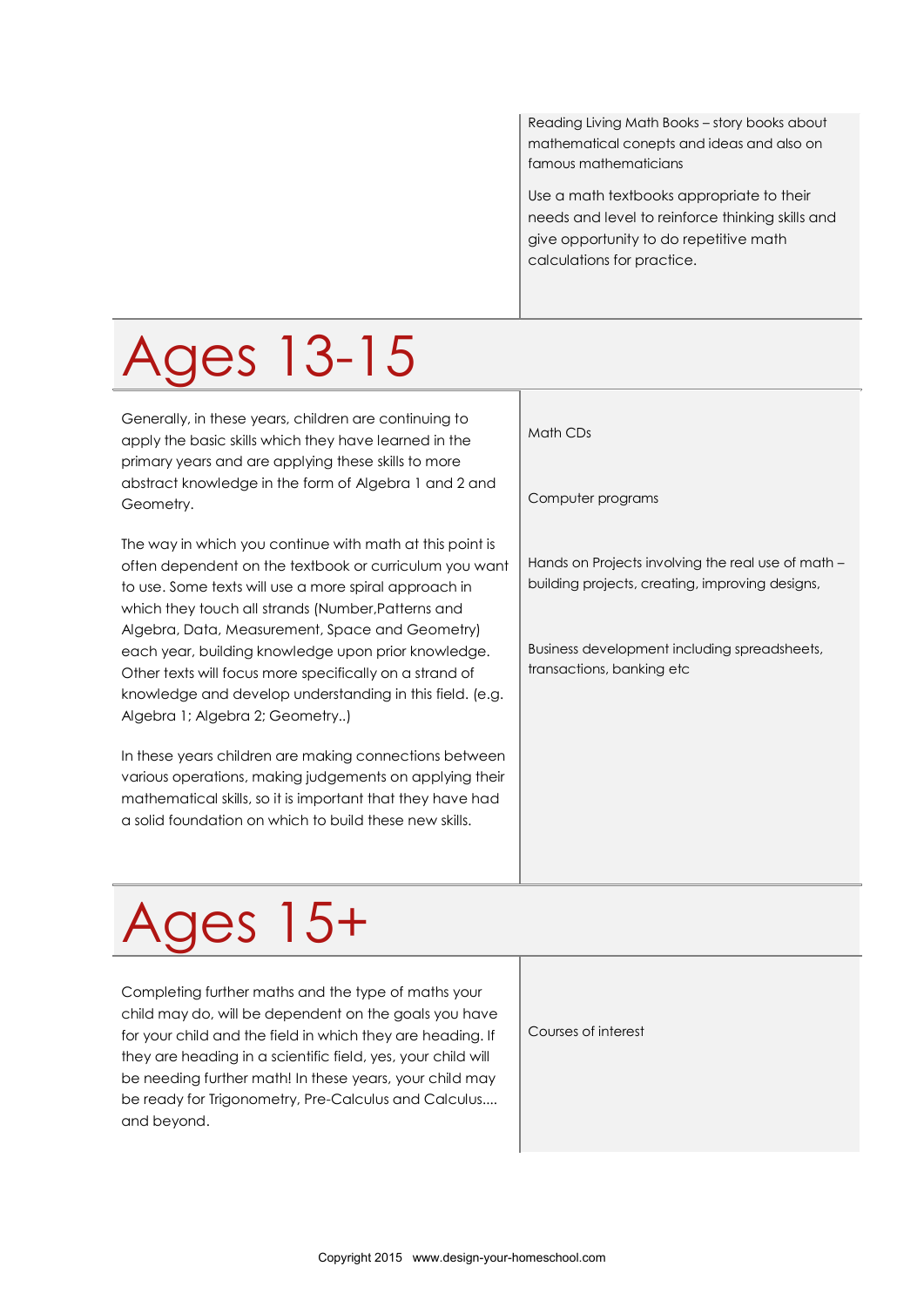# Ages 6-12 Science

| Oral Narrations after some Science readings.<br>Copy some words/vocabulary in Science<br>notebooks;<br>Copy oral narrations;<br>Listening to read aloud novels and stories.<br>Independent reading of books appropriate to<br>their age and level.<br>Read from broad range of Science topics<br>according to interests<br>Videos on science topics;<br>View creation science videos<br>Visiting Australian museum, Questacon, Science<br>and Technology centres; Powerhouse Museum<br>Sydney<br>Narrations/ Illustrations may be placed in their<br>Science notebooks: |
|-------------------------------------------------------------------------------------------------------------------------------------------------------------------------------------------------------------------------------------------------------------------------------------------------------------------------------------------------------------------------------------------------------------------------------------------------------------------------------------------------------------------------------------------------------------------------|
| Go on nature walks, bush walks, beach walks.<br>Visit the zoo or have a zoo pass for a year and<br>observe different animals each time you visit<br>Discussion<br>Interacting with others - at museums etc<br>Make a vegie patch and take notes/ drawings/<br>photographs of changes;<br>Select one plant to observe through seasonal<br>changes;<br>Identify parts of a plant, animal. And other<br>structures:<br>Make a collection of  bugs, insects, butterflies,<br>rocks, shells, leaves, seeds, nuts, eggs, feathers etc                                         |
|                                                                                                                                                                                                                                                                                                                                                                                                                                                                                                                                                                         |

Use a blank notebook to make drawings;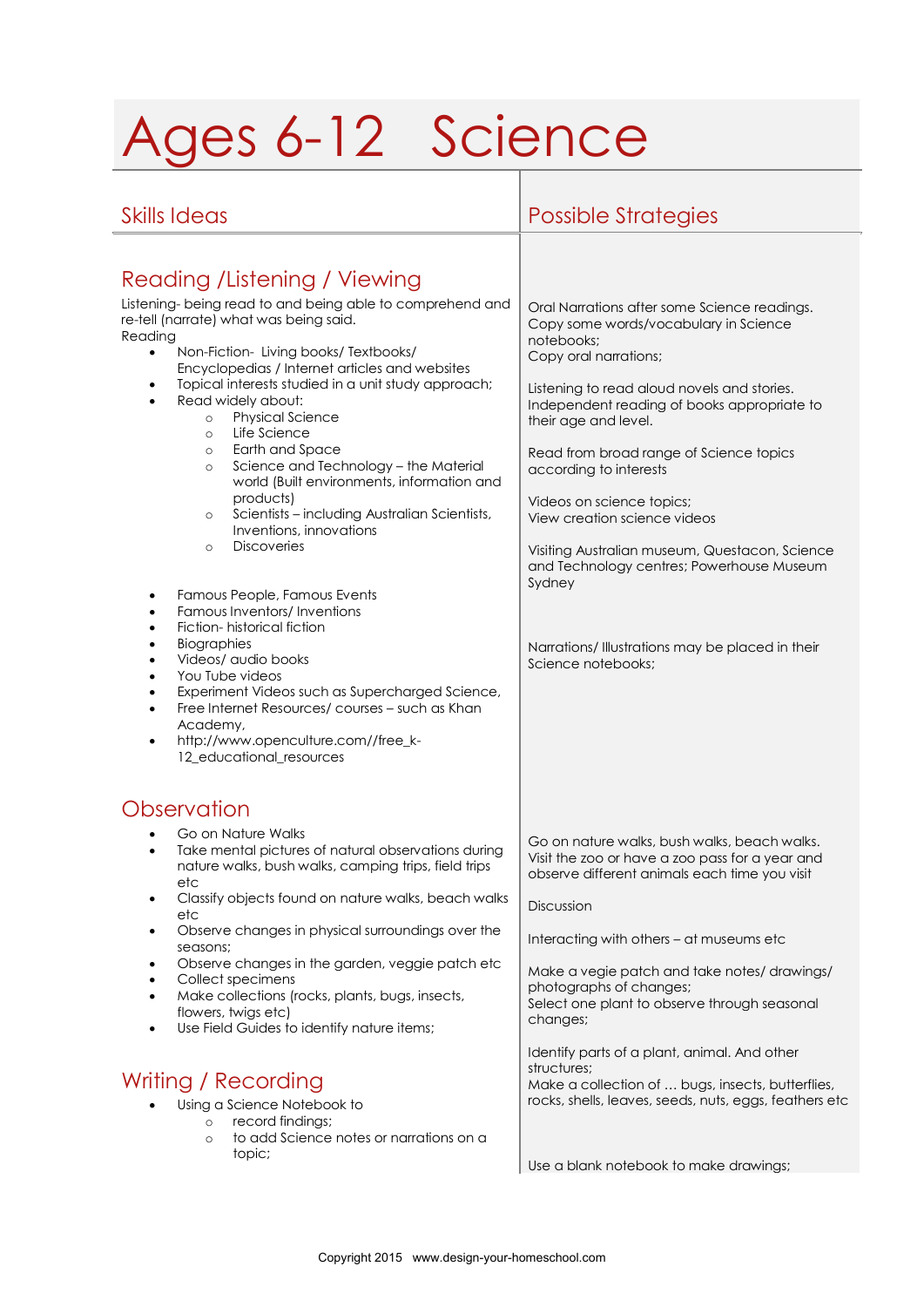| to add drawiings/illustrations of nature,<br>$\circ$<br>experiments, inventions;<br>to keep records on personal reading;<br>$\circ$<br>to add details about projects or project<br>$\circ$<br>ideas;                                                                                                                                                                                                                                                                                             | Drawing from observation;<br>Copying pictures;<br>Write steps in conducting an experiment;                                                                                                                                                                                                                                       |
|--------------------------------------------------------------------------------------------------------------------------------------------------------------------------------------------------------------------------------------------------------------------------------------------------------------------------------------------------------------------------------------------------------------------------------------------------------------------------------------------------|----------------------------------------------------------------------------------------------------------------------------------------------------------------------------------------------------------------------------------------------------------------------------------------------------------------------------------|
| Write identification labels<br>Create own field guide or collection;                                                                                                                                                                                                                                                                                                                                                                                                                             | Draw the outcomes of the experiment                                                                                                                                                                                                                                                                                              |
| Investigating/Creating                                                                                                                                                                                                                                                                                                                                                                                                                                                                           |                                                                                                                                                                                                                                                                                                                                  |
| Conduct Science experiments<br>Watch science experiments<br>$\bullet$<br>Discuss experiments<br>$\bullet$<br>Formalize the scientific process:<br>$\bullet$<br>Ask a question-identify the problem.<br>$\circ$<br>Seek to find the answer - investigate the<br>$\circ$<br>problem.<br>Form a hypothesis- a tentative answer to<br>$\circ$<br>the question.<br>Collect data.<br>$\circ$<br>Observe and experiment to discover if<br>$\circ$<br>the hypothesis is correct; answer the<br>question. | Use Science Kits to conduct experiments;<br>View You Tube or Educational Science videos;<br>Develop a collection of object around the house<br>to use in Science:<br>Bottles, jars<br>$\bullet$<br>Mechanical items,<br>$\bullet$<br>Hoses<br>$\bullet$<br>Pipes<br>$\bullet$<br>Timber<br>Hardware items;<br>$\bullet$<br>Tools |
| Continue to explore-gather information,<br>$\circ$<br>observe, and experiment to test the<br>solution in light of any new conclusions.<br>Create design projects to solve household<br>٠<br>problems;<br>Improve a system in the house using design<br>٠<br>technology;<br>Draw possible solutions/inventions to current real life<br>٠<br>problems;<br>Use skills of measuring, calculating, slope, angle,<br>٠<br>positioning etc to complete a project;                                       | Pull apart broken household items to see how they<br>work; Try to put them back together;<br>Learn to fix items - such as computers etc                                                                                                                                                                                          |
| Communicating                                                                                                                                                                                                                                                                                                                                                                                                                                                                                    |                                                                                                                                                                                                                                                                                                                                  |
| Re-telling from their reading;<br>Describe and define;<br>$\bullet$<br>Classify data by grouping according to similarities;<br>Discuss similarities:<br>Arrange according to categories;<br>Explain steps in classifying;<br>Use graphs to explain;                                                                                                                                                                                                                                              | Give talks on collections and hobbies, research<br>topics and areas of interest<br>Discuss the importance of technology and                                                                                                                                                                                                      |
| Mindmap to analyse information<br>Solve a problem by:<br>Expressing what you know<br>Define unknown terms<br>Describe in own words<br>Listen to others<br>Apply knowledge;<br>Test the result;<br>Express your findings                                                                                                                                                                                                                                                                          | scientific inventions in their lives and in the future:                                                                                                                                                                                                                                                                          |
| Presentation<br>Create a Nature Journal<br>Build a collection of rocks, plants, bugs, lizards,<br>$\bullet$<br>butterflies etc - discuss how to organize, mount,<br>label, find new specimens, participate in<br>newsgroups, forums etc;                                                                                                                                                                                                                                                         | Develop collections and ways to show them;<br>Create opportunities to show off their interests via<br>talks, interactions with others with similar interests,<br>on a website, into a book/magazine;<br>A photographic expression of the interest to show<br>family and friends;                                                 |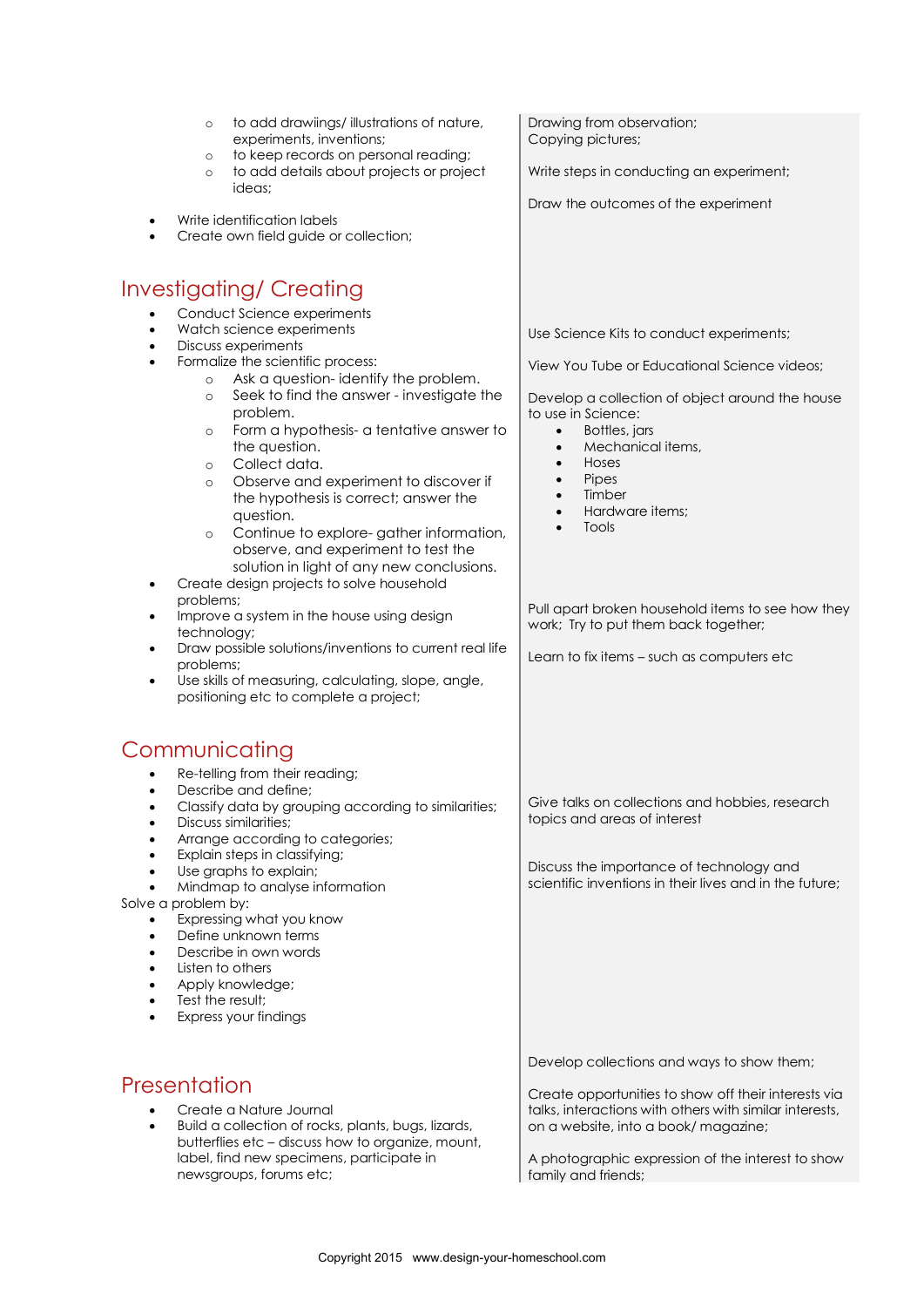# 1es 13-15

### Reading:

- Above skills, plus:
- Wide reading of non fiction, fiction, biographies, topical reading, (as above)
- Creation magazines, AIG grounding in Foundations of Science
- Worldview courses
- Answers in Genesis website
- Primary Source Documents
- About Design Projects buildings, bridges, structures, designers
- For research projects and assignments

#### Observation:

- View creation and God's design elements
- View design structures and design elements in architecture and other projects
- View the history of technology;
- View the natural world processes, cycles,

### Writing:

- Compare different author's viewpoints on a similar topic.
- Writing about the significance of a Primary Source Document.
- Writing about the context of a scientist in time and location – their role and influence
- Writing argumentative essays on historical or present day issues.
- Writing cause and effect essays.
- Writing essays of comparison.
- Writing about the impact of scientific events on society.
- Writing about the influence of the geography on scientific inventions and technology;

## Investigating/ Creating:

- Develop the Scientific process when conducting experiments
- Design Projects
- Develop problem solving skills when applied to everyday problems and possible solutions
- Gather information, research, reflect, design and build

In depth reading. Research Discuss the impact of inventions, technology, new discoveries

Research **Discuss** 

Visit museums Nature walks, Field trips, excursions

Science Journal/ notebook/ photographs

T- charts Venn diagrams Compare/contrast charts- graphic organizers Essay Writing- variety of styles

Use of diagrams to show processes, design use, design steps etc

Create a personal inventions/ ideas book with drawings of improved designs

Hands on Projects: Create design projects which will be useful in the family Use a variety of materials, tools and techniques in project design Learns safe use of tools Includes: sewing, woodwork, outdoor structures, furniture, toys, games, models,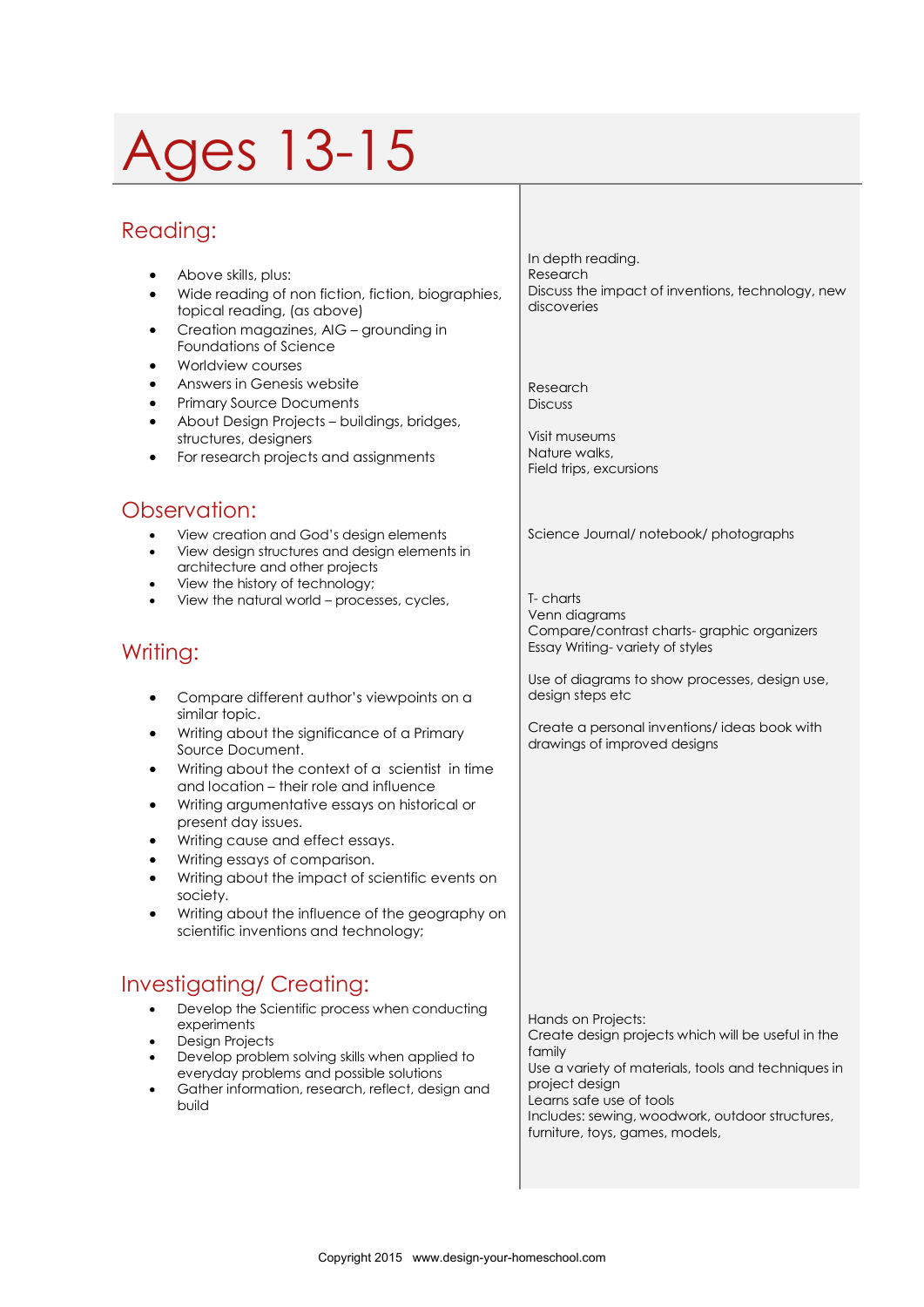| Communicating:                                                                                                                                                                                                                                                                                       | Evaluate problems and identify solutions                                                                    |
|------------------------------------------------------------------------------------------------------------------------------------------------------------------------------------------------------------------------------------------------------------------------------------------------------|-------------------------------------------------------------------------------------------------------------|
| Discuss scientific discoveries in history and the<br>٠<br>effects<br>Discuss creation vs evolution<br>٠<br>Discuss evidence<br>٠<br>View and discuss current debates Retell – Give<br>talks from reading and research<br>Express problems and how to apply their<br>knowledge and solve the problem. | Discussion<br>Debate – and view debates from Answers in<br>Genesis on creation vs evolution<br>Give talks   |
| Presentation:                                                                                                                                                                                                                                                                                        |                                                                                                             |
| Make a powerpoint presentation of a design<br>٠<br>project<br>Keep a Science Journal/Notebook<br>Make a video of a play or a working model.<br>Write a web page on a theme/ character/<br>event.<br>Research papers and talks                                                                        | Drawing / Illustrating / Labeling<br>Working with computer technology.<br>Using video.<br>Web page writing. |

 $\mathbb{L}$ 

# Ages 15+

Reading: Observation: Writing: Investigating/ Creating: Presenting:

May use computer software / design to design a project

More in depth design projects

More in depth research projects

Courses of interest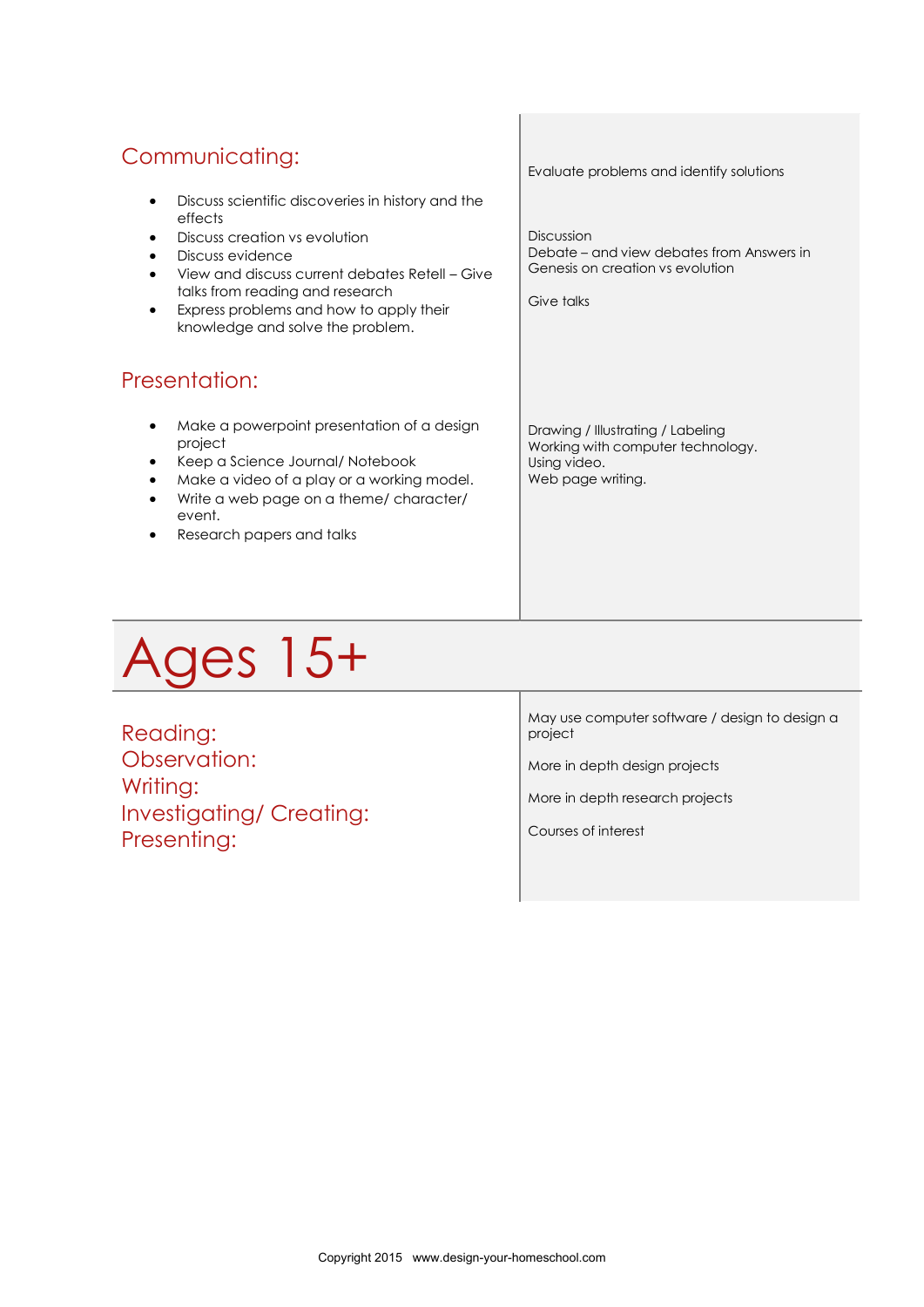## Ages 6-10 – History (Human Society and Its Environment)

| <b>Skills Ideas</b>                                                                                                                                                                                                                                                                                                                                                                                                                                                                                                                                                                                                                                                                                                                                                                                                                                                                                                                                                                                                                                                                 | <b>Possible Strategies</b>                                                                                                                                                                                                                                                                               |
|-------------------------------------------------------------------------------------------------------------------------------------------------------------------------------------------------------------------------------------------------------------------------------------------------------------------------------------------------------------------------------------------------------------------------------------------------------------------------------------------------------------------------------------------------------------------------------------------------------------------------------------------------------------------------------------------------------------------------------------------------------------------------------------------------------------------------------------------------------------------------------------------------------------------------------------------------------------------------------------------------------------------------------------------------------------------------------------|----------------------------------------------------------------------------------------------------------------------------------------------------------------------------------------------------------------------------------------------------------------------------------------------------------|
| Reading / Listening / Viewing<br>Listening- being read to and being able to comprehend and<br>re-tell (narrate) what was being said.<br>Reading<br>$\bullet$<br>Non-Fiction- Living books/ Textbooks/<br>Encyclopaedias / Internet articles and websites<br>Read about: Culture- Way of Life, Society, Family,<br>Government, Toys and Games, Art, Wars, Famous<br>People, Famous Events<br>Fiction-historical fiction<br>٠<br>Biographies<br>$\bullet$<br>Videos/ audio books<br>$\bullet$                                                                                                                                                                                                                                                                                                                                                                                                                                                                                                                                                                                         | Oral Narrations after some history readings.<br>Copy some words from the stories;<br>Copy oral narrations;<br>Listening to read aloud novels and stories.<br>Independent reading of books appropriate to<br>their age and level.<br>Videos on history topics;<br>Visiting historical sites;              |
| Writing                                                                                                                                                                                                                                                                                                                                                                                                                                                                                                                                                                                                                                                                                                                                                                                                                                                                                                                                                                                                                                                                             | Meeting people from other cultures                                                                                                                                                                                                                                                                       |
| Writing about people from the past.<br>Re-tell the stories - first orally and then written<br>٠<br>narrations.<br>Copying passages from biographies or primary<br>$\bullet$<br>source documents.<br>Making a time-line - adding dates<br>٠<br>Draw maps of the places being studied;<br>$\bullet$<br>Draw a map of where you live.<br>$\bullet$                                                                                                                                                                                                                                                                                                                                                                                                                                                                                                                                                                                                                                                                                                                                     | Narrations/ Illustrations may be placed in their<br>history books.<br>A time-line will be viewed and characters and<br>events will be added as they are learned.<br>The children will place the events in order.                                                                                         |
| Communicating<br>Re-telling an historical event or life story of an<br>٠<br>historical character.<br>Giving an oral report of a historical character.<br>٠<br>Memorize a famous speech.<br>٠<br>Discuss what it would be like to live in the time-<br>$\bullet$<br>period/engage in the war/be in a family at that<br>time.<br>Discuss differences in our lives now and in the past.<br>٠<br>Discuss the structure of a society - class, roles,<br>٠<br>occupations; Compare this to our lives.<br>Presentation<br>Copy a portrait of a famous person.<br>Draw a time-line. Add details. Add your own<br>$\bullet$<br>details.<br>Draw a map of where you live, and where the<br>$\bullet$<br>people you are reading about live.<br>Draw a picture of the historical event.<br>٠<br>Make a model of an event or an invention.<br>٠<br>Make some art from the time period.- copy an<br>٠<br>artist/ make a mask/wall painting/ mosaic<br>Play some games from the time period.<br>٠<br>Cook some of the foods from the past.<br>Make a visual display board.<br>Make a History Book. | Discussion<br><b>Oral Narration</b><br>Recitation of a famous speech.<br>Interacting with others from different cultures;<br>Drawing<br>Copying work from Artists of the Time period<br>Mapping<br>Age-appropriate crafts may be incorporated into<br>the history lesson.<br>Play-writing<br>Make a song |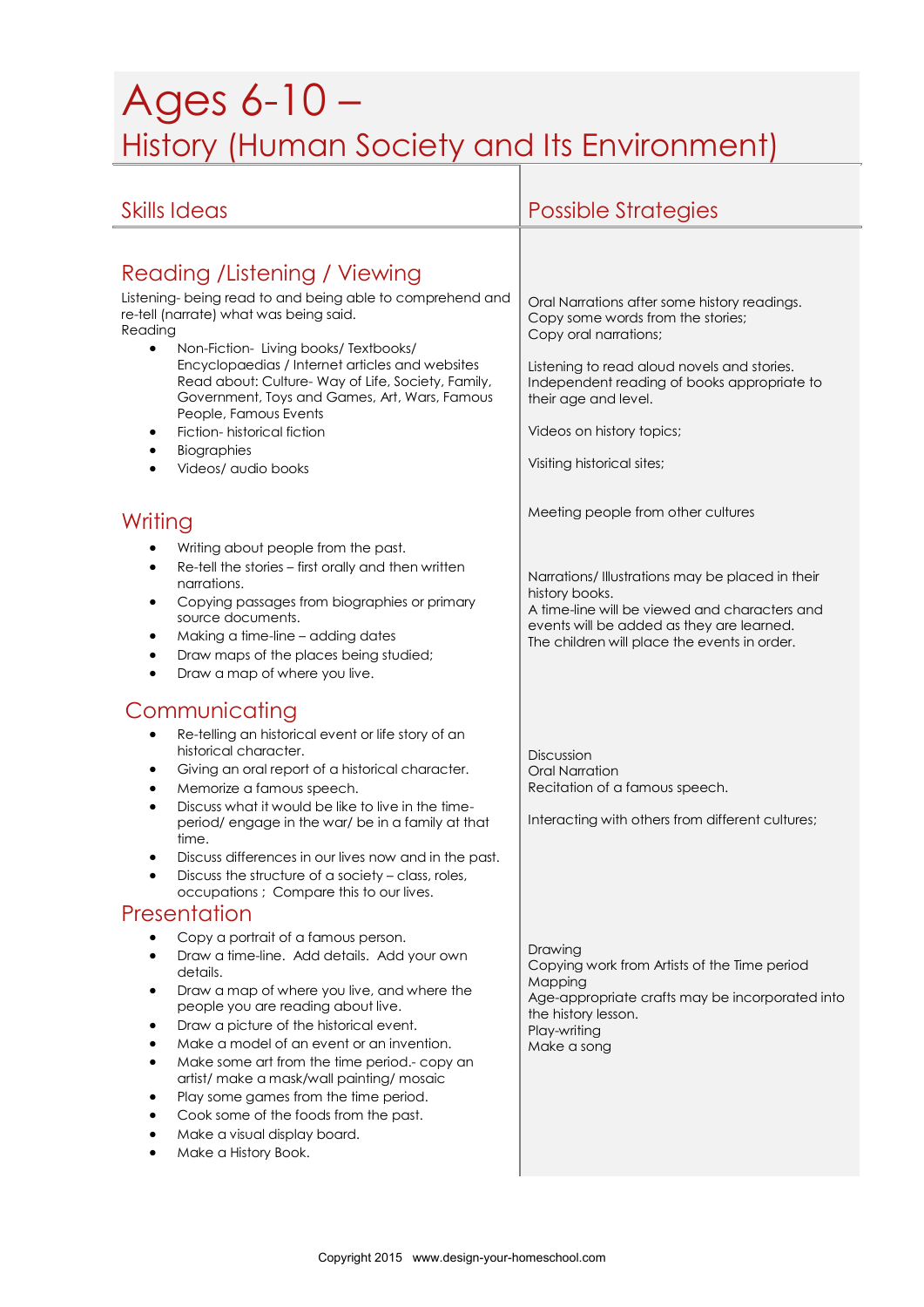# Ages 10-12

## Reading/ Listening/ Viewing

- **•** Biographies
- Primary Source Documents
- Reading aloud speeches, orations
- For research projects and assignments

#### Writing:

- Draw maps of the places being studied;
- Compare maps of the historical time period with where we live.
- Writing a story from the perspective of an historical character.
- Outlining articles/ speeches/

### Communication:

- Discuss what it would be like to live in the timeperiod/ engage in the war/ be in a family at that time.
- Discuss differences in our lives now and in the past.
- Discuss the structure of a society class, roles, occupations ; Compare this to our own life.
- Discuss government of the time period. Discuss similarities and differences between then and now.

### Presentation:

- Make a time-period costume.
- Present a play.
- Play some games from the time period.
- Cook some of the foods from the past.
- Make a visual display board.
- Make a History portfolio.
- Create a song

Listening and viewing Independent Reading **Recitation** Research

Map drawings Story writing Written Narrations Outlining articles

Discussion: From readings Discuss Government Discuss current events

Designing simple costumes- handcrafts. Play writing Making Games Cooking Display Boards Song writing Preparing a special day/ celebration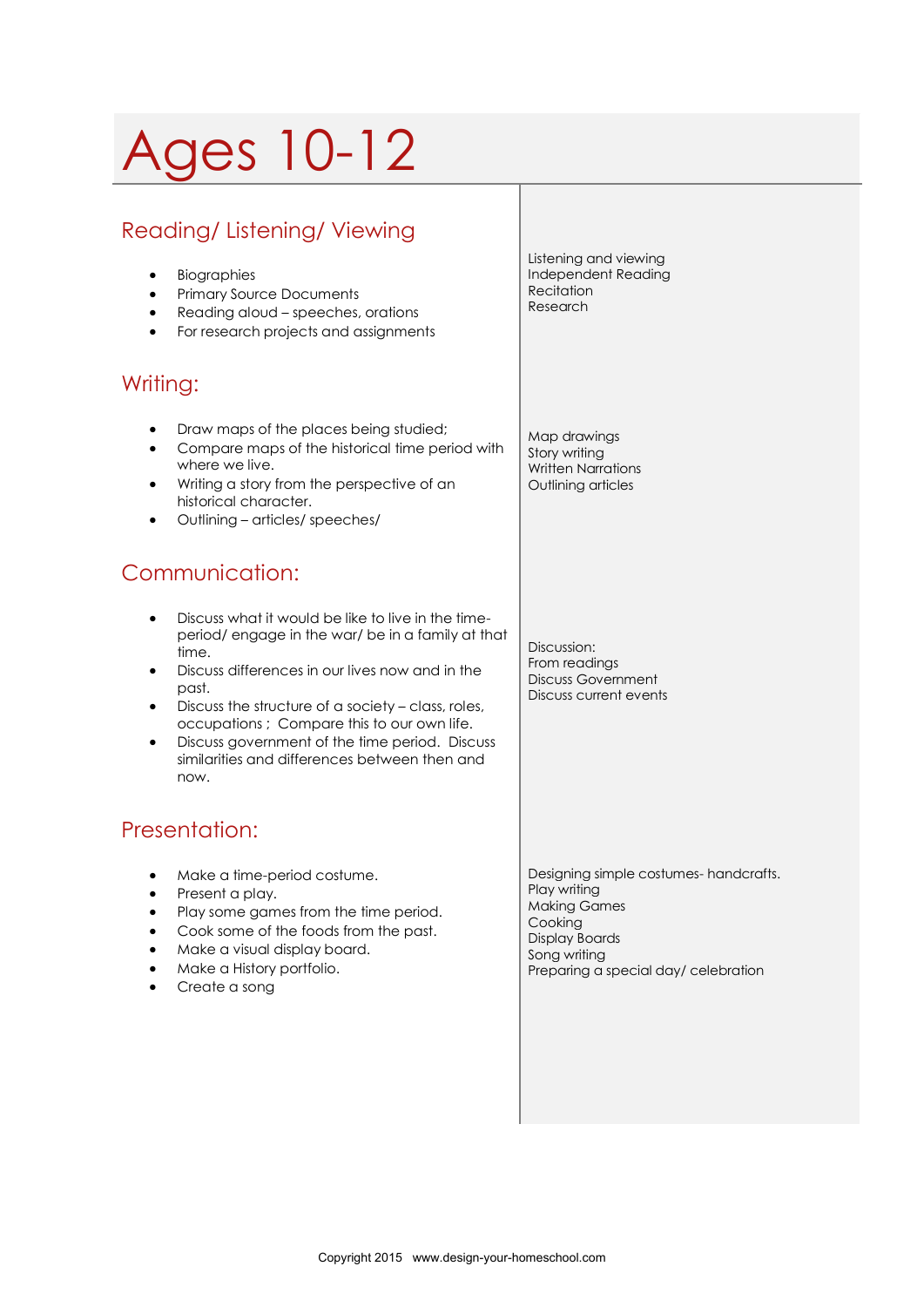# Ages 13-15

### Reading:

- Primary Source Documents Reading aloud – speeches, orations
- For research projects and assignments

#### Writing:

- Comparing different author's viewpoints on a similar topic.
- Writing about the significance of a Primary Source Document.
- Writing about the context of a historical character in time and location.
- Writing argumentative essays on historical or present day issues.
- Writing cause and effect essays.
- Writing essays of comparison.
- Writing about the impact of historical events on society.
- Writing about the influence of the geography on historical events.

### Communicating:

- Discuss the structure of a society class, roles, occupations ; Compare this to our own life.
- Discuss government of the time period. Discuss similarities and differences between then and now.
- Discuss reasons for events.
- Discuss spiritual and moral consequences of events.
- Discuss cause and effect of the historical events and the famous characters involved.

### Presentation:

- Make a powerpoint presentation.
- Make a History portfolio.
- Make a video of a play or a working model.
- Write a web page on a theme/ character/ event.

In depth reading. Recitation Research

T- charts Venn diagrams Compare/contrast charts- graphic organizers Essay Writing- variety of styles

Discussion

Drawing Working with computer technology. Using video. Web page writing.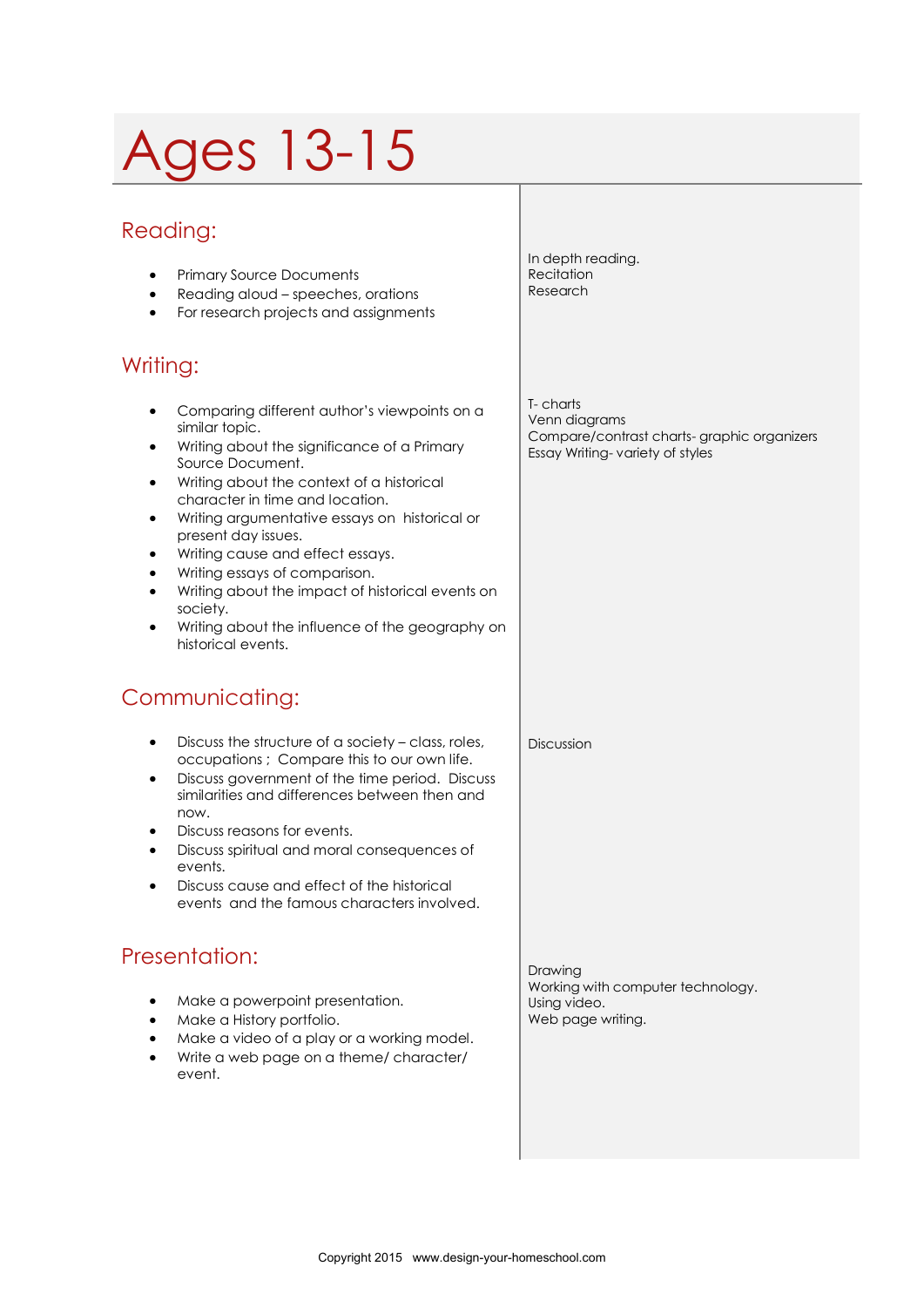# Ages 15+

#### Reading:

- Philosophical/ Worldview readings
- Primary Source Documents

### Writing:

Writing the Research Paper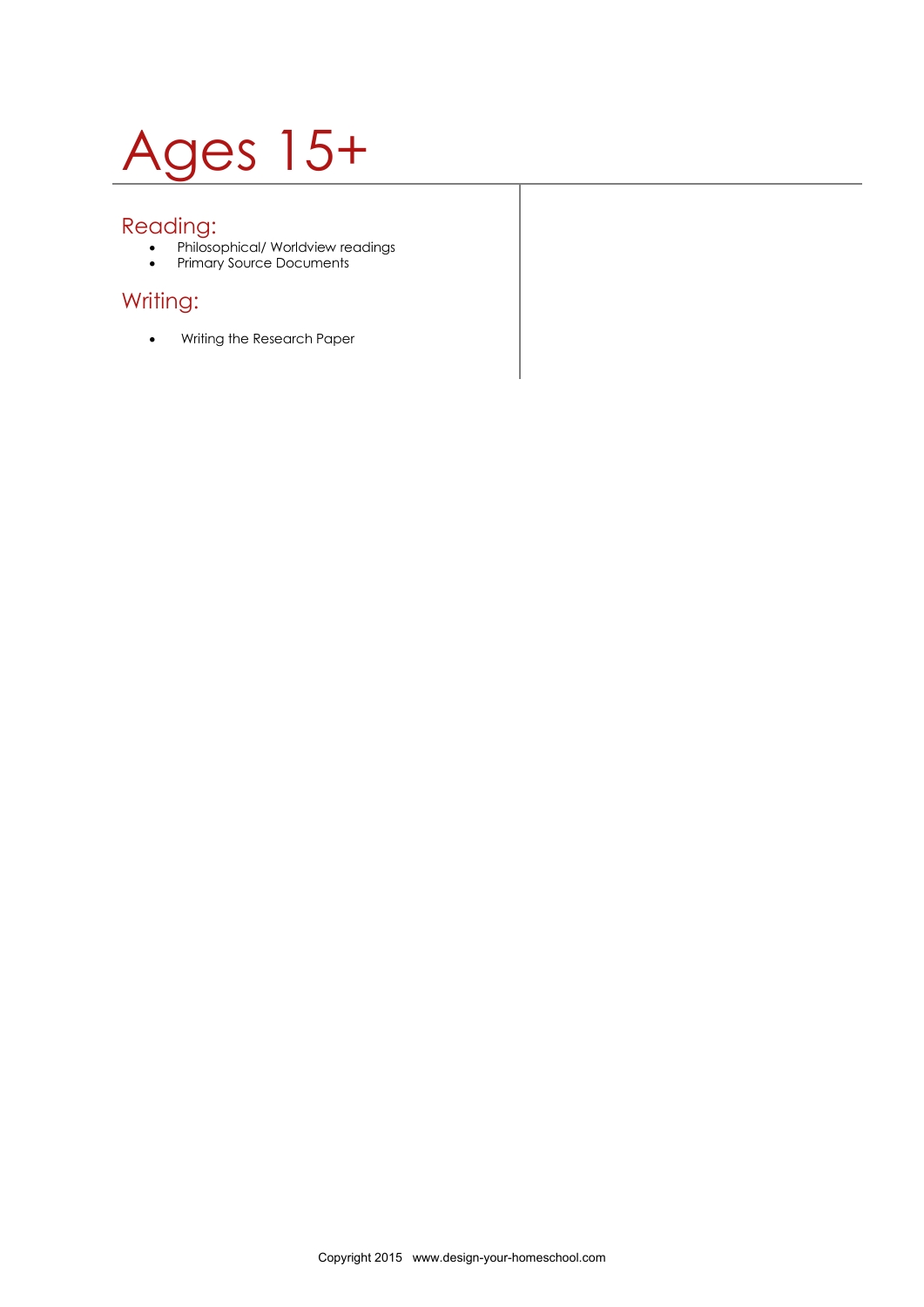## All Ages Personal Development, Health, Physical Education

| <b>Skills Ideas</b>                                                                                                                                                                                                                                                                                                                                                                                                                                                                                                                                                                                                                                                                                                                                                                                                                                                                    | <b>Possible Strategies</b>                                                                                                                                                                                                                                                                                                                                                                                                                                                                                                                                                                                                    |
|----------------------------------------------------------------------------------------------------------------------------------------------------------------------------------------------------------------------------------------------------------------------------------------------------------------------------------------------------------------------------------------------------------------------------------------------------------------------------------------------------------------------------------------------------------------------------------------------------------------------------------------------------------------------------------------------------------------------------------------------------------------------------------------------------------------------------------------------------------------------------------------|-------------------------------------------------------------------------------------------------------------------------------------------------------------------------------------------------------------------------------------------------------------------------------------------------------------------------------------------------------------------------------------------------------------------------------------------------------------------------------------------------------------------------------------------------------------------------------------------------------------------------------|
|                                                                                                                                                                                                                                                                                                                                                                                                                                                                                                                                                                                                                                                                                                                                                                                                                                                                                        |                                                                                                                                                                                                                                                                                                                                                                                                                                                                                                                                                                                                                               |
| <b>Reading / Listening</b>                                                                                                                                                                                                                                                                                                                                                                                                                                                                                                                                                                                                                                                                                                                                                                                                                                                             | Oral Narrations after some readings.                                                                                                                                                                                                                                                                                                                                                                                                                                                                                                                                                                                          |
| Listening-being read to and being able to comprehend and<br>re-tell (narrate) what was being said.<br>Reading<br>Non-Fiction-Living books/Textbooks/<br>$\bullet$<br>Encyclopaedias / Internet articles and websites<br>Topical interests studied in a unit study approach -<br>$\bullet$<br>age appropriate courses/ study<br>Read widely about:<br>$\bullet$<br>Nutrition<br>$\circ$<br>Health<br>$\circ$<br>Safety<br>$\circ$<br><b>Character Development</b><br>$\circ$<br>Exercise<br>$\circ$<br>Stories emphasizing values and good character<br>$\bullet$<br>traits: - Value Tales: The Book of Virtues<br>Famous people/ missionaries<br>٠<br>Biographies<br>$\bullet$<br>Videos - Veggie Tales / audio books<br>$\bullet$<br>You Tube videos<br>$\bullet$<br>Devotional Books for kids/teens<br>$\bullet$<br>Reading and discussing the Proverbs from the Bible;<br>$\bullet$ | Listening to read aloud novels and character<br>stories.<br>Independent reading of books appropriate to<br>their age and level.<br>Read from broad range of Health topics<br>according to interests<br>View videos and discuss content - such as good vs<br>bad choices, life changing events and influential<br>people, character values, veggie tales,<br>inspirational life examples,<br>Study the lives of missionaries<br>Field trips when appropriate<br>Bible lessons/ family, personal devotions<br>Memorization of Bible verses<br><b>Bible based character training</b><br>Bible teaching/ catechism/ Bible history |
| Application:                                                                                                                                                                                                                                                                                                                                                                                                                                                                                                                                                                                                                                                                                                                                                                                                                                                                           |                                                                                                                                                                                                                                                                                                                                                                                                                                                                                                                                                                                                                               |
| Preparing healthy meals and menus<br>$\bullet$<br>Engage in regular exercise<br>$\bullet$<br>Practice movement skills<br>٠<br>Regular social activities both within the family and<br>$\bullet$<br>the wider community<br>Apply the rules of safety in everyday life situations<br>$\bullet$<br>such as crossing the road, safe bicycle practices,<br>Develop skill level in physical activity to develop a<br>$\bullet$<br>range of physical skills as well as working with others<br>in a team;<br>Expressing compassion to others regardless of<br>$\bullet$<br>differences<br>Show care for elderly, disabled citizens in our<br>$\bullet$<br>community<br>Learning to resolve conflict<br>Engage in community programs for various<br>purposes,<br>Volunteer work                                                                                                                 | Discussion of healthy food and life choices<br>Make a vegie patch to grow/sell own produce;<br>Learn about hydroponics,<br>Companion planting,<br>Safe pesticides etc<br>Engage in physical exercise to develop:<br><b>Ball skills</b><br>Gross motor skills<br>Athletic ability<br>Stamina<br>Strength<br>Co-ordination<br>Team work<br>Activities may include:<br>Gymnastics, Exercise classes, basketball, soccer,<br>netball, aerobics, swimming, volleyball, running,<br>athletic carnivals, cycling etc                                                                                                                 |
| Discussion:<br>Safe care of medicines<br>Correct use of medicine, drugs;<br>Sharing with our siblings and friends;<br>$\bullet$<br>Healthy and unhealthy choices - life, nutrition,<br>$\bullet$                                                                                                                                                                                                                                                                                                                                                                                                                                                                                                                                                                                                                                                                                       | Visit nursing homes,<br>Care for the elderly in the community, family,<br>church contacts<br>Interacting with others - across the ages                                                                                                                                                                                                                                                                                                                                                                                                                                                                                        |

safety, values, morals, spiritual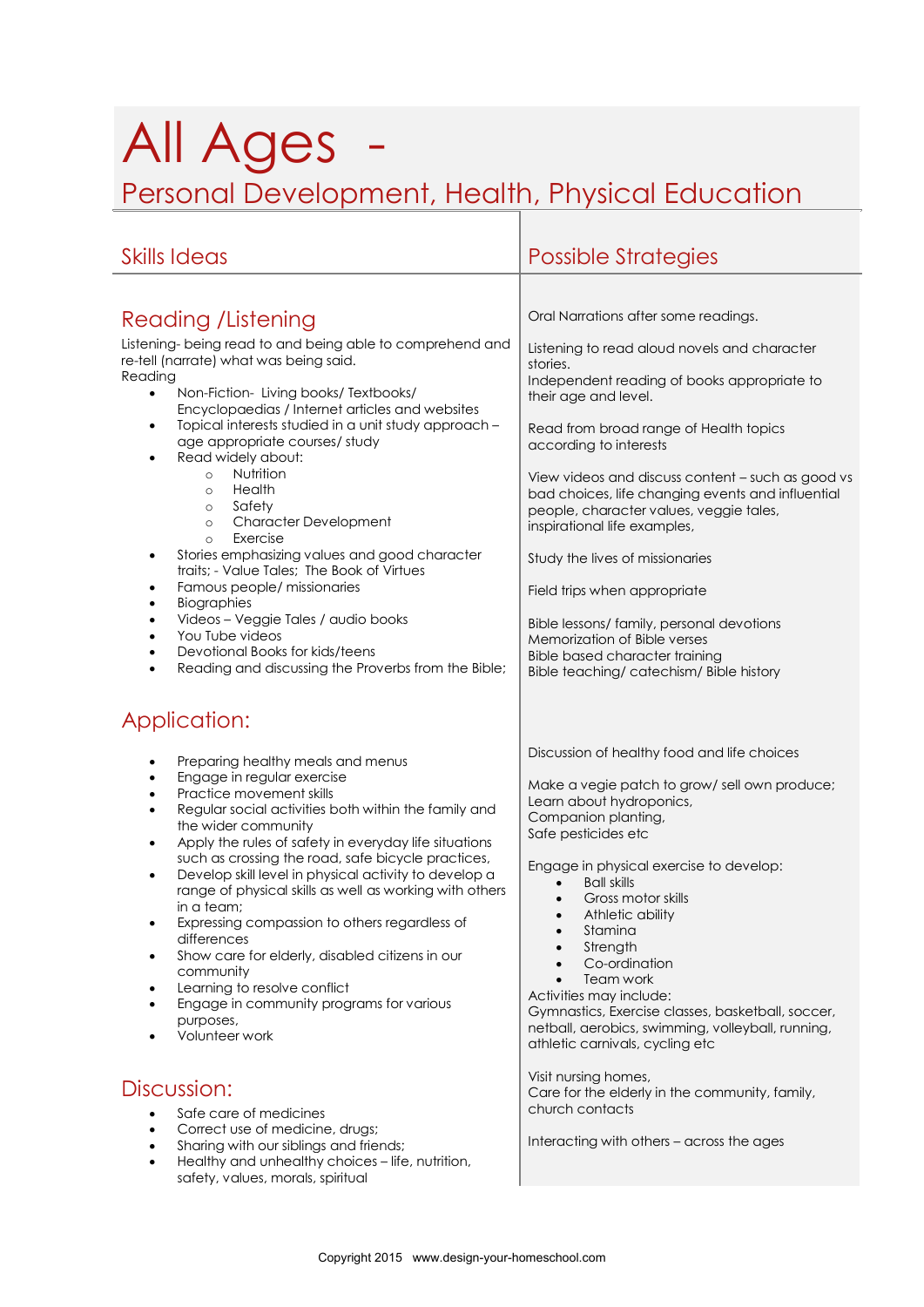| Participate as participants and as leaders in<br>church services, kids programs, community events,<br>Sunday school, camps<br>Engage in acts of service to help others:<br>Meals<br>Gardening<br>Shopping for others<br>Gift giving<br>Practical jobs<br>Giving concerts and sharing musical<br>talents<br>Discuss family values using Our Family Ways by                                                                                                                                                                                                                                                                                                                                                                                |
|------------------------------------------------------------------------------------------------------------------------------------------------------------------------------------------------------------------------------------------------------------------------------------------------------------------------------------------------------------------------------------------------------------------------------------------------------------------------------------------------------------------------------------------------------------------------------------------------------------------------------------------------------------------------------------------------------------------------------------------|
|                                                                                                                                                                                                                                                                                                                                                                                                                                                                                                                                                                                                                                                                                                                                          |
| Clark and Sally Clarkson; Develop your own Family                                                                                                                                                                                                                                                                                                                                                                                                                                                                                                                                                                                                                                                                                        |
| Use a blank notebook to make<br>drawings/illustrations and writing on different<br>topics being studied;<br>Create a recipe folder or box;<br>Write a menu plan;<br>Biographical writing / speeches<br>Create posters on Family Values<br>Create a poster/ display about Character Traits -<br>Create a Character Copybook under Character<br>Headings and copy Bible verses below the<br>Write stories from history which exemplify the<br>character trait;<br>Copy stories/fables into this book;<br>Write a speech on good vs bad choices; Healthy<br>living, Character traits, Examples of influential<br>people in their lives etc.<br>Use graphic organizers or diagrams to express<br>topical learning - T Charts, Venn Diagrams, |
|                                                                                                                                                                                                                                                                                                                                                                                                                                                                                                                                                                                                                                                                                                                                          |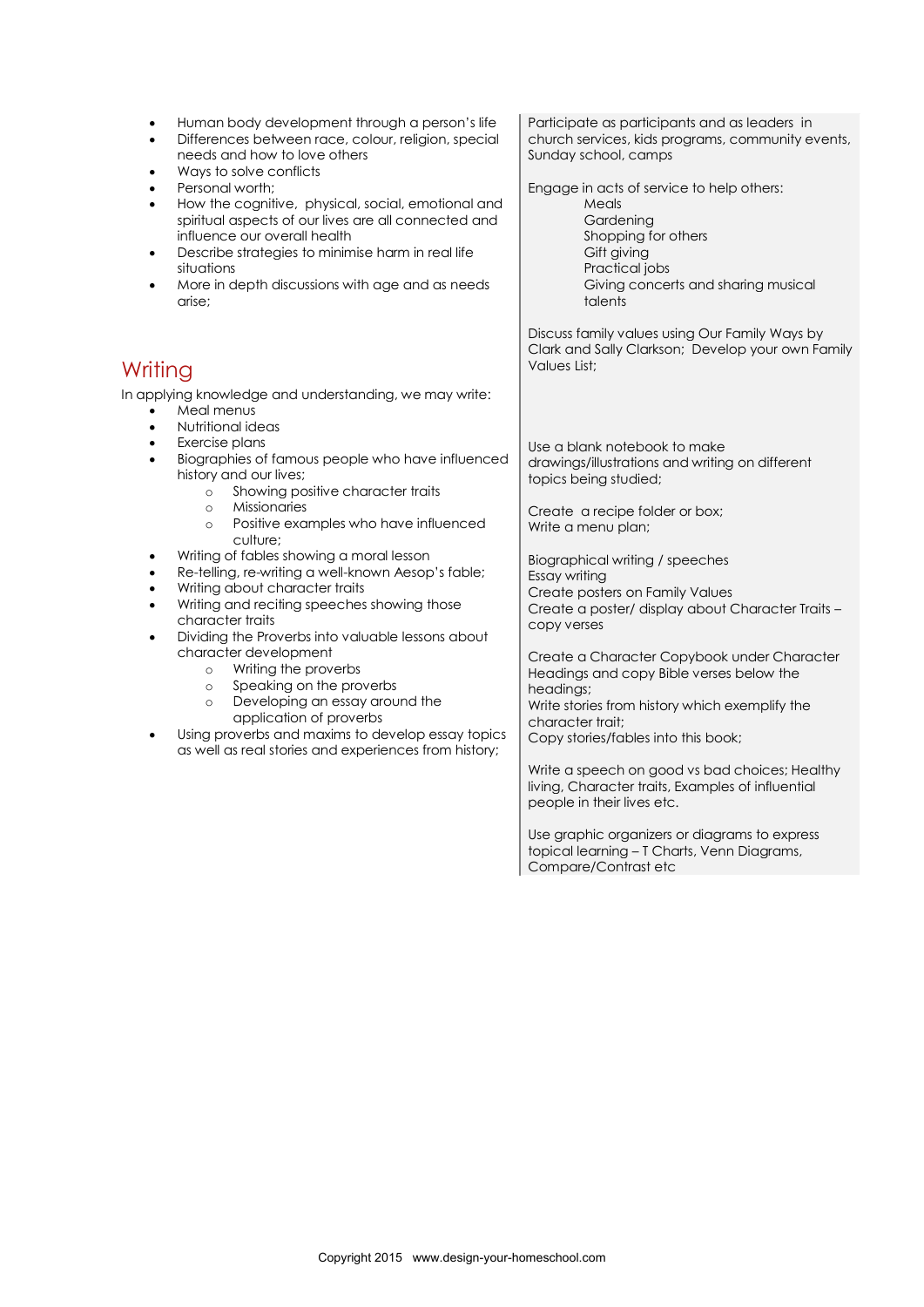# All Ages – Creative Arts

### Reading /Listening

#### MUSIC:

Listening to Music

- Extending awareness of musical instruments, symbols and expression through music;
- Appreciation of a variety of musical genres

Listening/ Reading stories about:

- Musicians
- History of music famous composers and musical time periods
- Living Books around Artistic period, famous composers and artists;
- Non-fiction textbooks/ internet articles, websites Reading about music theory

#### VISUAL ARTS:

Reading/Observation:

- Observe, Study, Discuss, Create Art through the study of art pieces by artists and by time periods;
- Art History through stories

#### DRAMA:

being read to and being able to comprehend and Read dramatic plays

#### DANCE:

 Non-Fiction- Living books/ Textbooks/ Encyclopaedias / Internet articles and websites, videos of dance as an art form and as cultural, social, historical expressions

#### PHOTOGRAPHIC and DIGITAL MEDIA

- View photographic exhibitions and discuss digital works;
- Discuss photographic and digital works within their historical context;

### Skill Development:

MUSIC:

- Developing skills in playing music
- Practicing different styles of music
- Extending awareness of musical instruments, symbols and expression through music;
- Appreciation of a variety of musical genres

#### VISUAL ARTS:

- Make a variety of art works using different art forms and artistic techniques
- Re-create art works by observing artists and their stylistic techniques

### Skills Ideas Possible Strategies

Oral Narrations after some readings.

Listening to music on CDs, You Tube, Live music, musicals;

Books such as: Gift of Music Studies of pieces of music through: Classical Kids CDs and Classical Music Magic Cds, Beethoven's wig etc.

Read aloud novels about famous artists and their lives, famous composers, historical fiction

Art History Books Art Prints Visiting various Art Galleries and Exhibitions;

Independent reading of books appropriate to their age and level.

Read plays, view videos of dramatic performances and discuss content, characters, scenes, acts, etc View live shows when possible

View dance shows, dance forms in the context of historical, cultural expression;

Go to photographic and digital media exhibitions when possible; Discuss the use of variety of media and the historical context and purpose (propaganda, informative, statement..)

Field trips when appropriate

Learning an instrument; Developing musical theory; Joining in a band when possible; Accompanying a variety of music with other instruments including percussion, shakers etc;

Create art through different forms and techniques including:

- o a variety of mediums such as paint, clay, charcoal, decoupage, pencil, plaster, recycled materials, paper, card and craft materials.
- Create individual works of art such as:
- painted canvas', sculptures, still life, collages, drawings, posters, etc.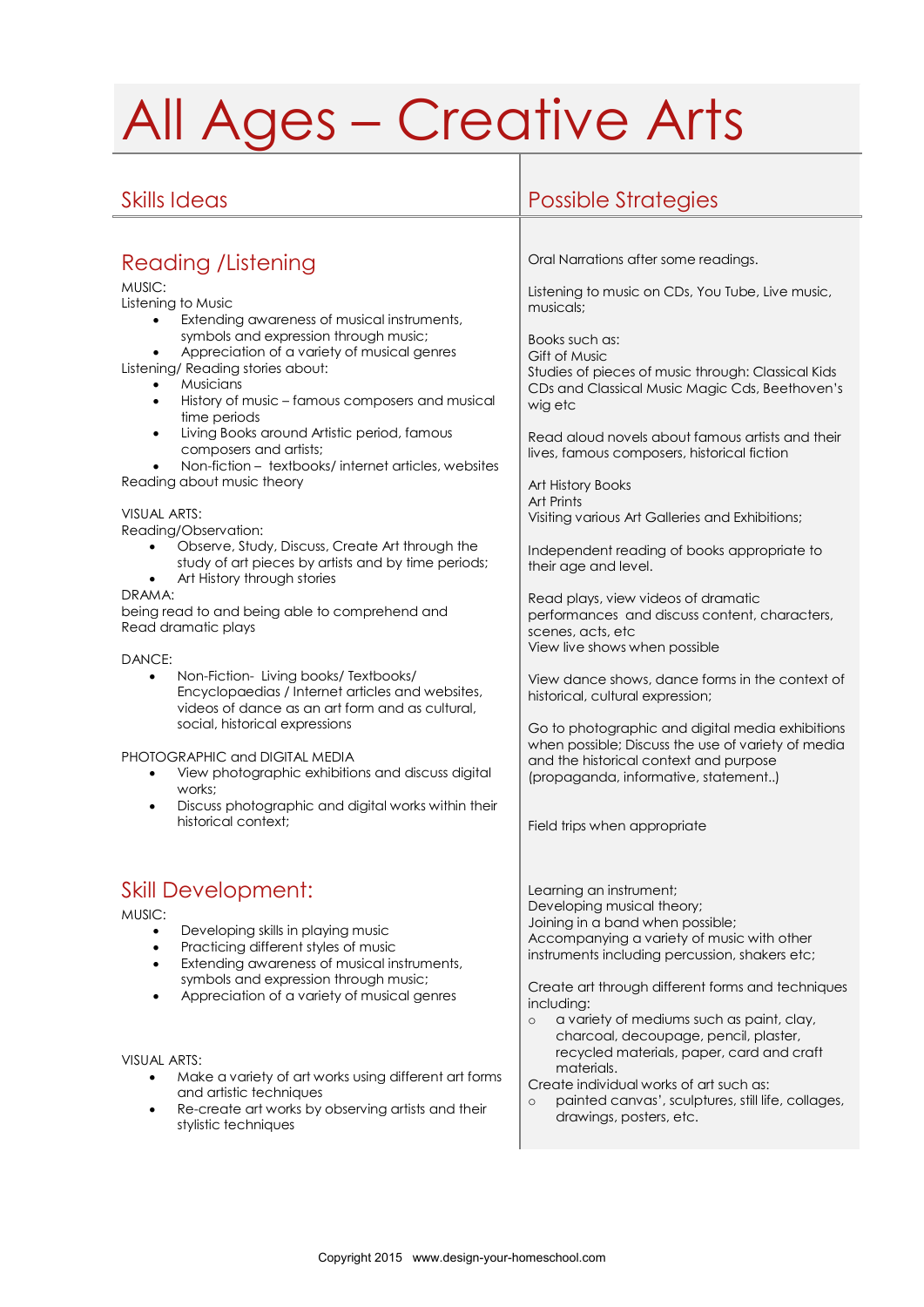|                                                                                                                                                                                                                                                                                                        | Enjoy art in the context of other studies: costume<br>making, architectural models using paper mache,<br>art in history;                                                                                                        |
|--------------------------------------------------------------------------------------------------------------------------------------------------------------------------------------------------------------------------------------------------------------------------------------------------------|---------------------------------------------------------------------------------------------------------------------------------------------------------------------------------------------------------------------------------|
|                                                                                                                                                                                                                                                                                                        | Practice using the elements of art: Line, Colour,<br>Texture, Space and Mass, Form, Value                                                                                                                                       |
|                                                                                                                                                                                                                                                                                                        | Use inspiration from artists to copy their art<br>techniques and styles;<br>Play games such as Pictionary;                                                                                                                      |
| DRAMA:                                                                                                                                                                                                                                                                                                 |                                                                                                                                                                                                                                 |
| Role playing;<br>Recitation of speeches<br>٠<br>Create imagined situations in theatre environments;<br>٠<br>Theatre sports<br>$\bullet$<br>Drama games<br>$\bullet$                                                                                                                                    | Use role play across the curriculum;<br>Play charades;<br>Puppet plays - create and perform<br>Recite famous speeches;<br>Create speeches and monologues;<br>Develop drama skills through games and<br>impromptu situations etc |
| DANCE:<br>Develop dance skills through classes and<br>$\bullet$<br>movement;                                                                                                                                                                                                                           | Attend dance classes as needed and when<br>appropriate;                                                                                                                                                                         |
| PHOTOGRAPHIC and DIGITAL MEDIA<br>Develop a broad range of skills in visual design,<br>photography and digital media;<br>Experiment with design, present finished work;<br>٠<br>develop their skills by working on their<br>$\bullet$<br>subject matter, ideas, framing, technique<br>and perspective. | Attend photographic courses as needed and<br>when appropriate;<br>Use Computers in design development;<br>Digital Media software/ courses                                                                                       |
| <b>VISUAL DESIGN</b>                                                                                                                                                                                                                                                                                   |                                                                                                                                                                                                                                 |
| Develop skills across some of the visual design<br>activities: Print, Object, Space-Time;                                                                                                                                                                                                              | Different aspects of visual design activities<br>Print                                                                                                                                                                          |
| Follow a procedure to make a design work:<br>$\bullet$                                                                                                                                                                                                                                                 | - publications and information<br>- illustrations and cartooning                                                                                                                                                                |
| - analyse the visual design concept<br>- brainstorm ideas related to the visual design                                                                                                                                                                                                                 | - interactive and multimedia<br>- advertising and communication                                                                                                                                                                 |
| concept                                                                                                                                                                                                                                                                                                | Explore the use of a range of text types and<br>formats to communicate ideas and interests -                                                                                                                                    |
| research visual designers and their works<br>- collect images and materials related to the visual                                                                                                                                                                                                      | layout, font size, text colour, symbols, logo, comic                                                                                                                                                                            |
| design concept<br>- develop ideas using small sketches in visual design                                                                                                                                                                                                                                | book design - can be used across subject areas<br>and in the context of family, church, leadership                                                                                                                              |
| journal<br>- experiment with materials and processes to make                                                                                                                                                                                                                                           | activities e.g.- Publishing advertisements,<br>brochures, posters, illustrations, cartoons, book                                                                                                                                |
| visual design artworks and prototypes<br>- present finished visual design artworks for                                                                                                                                                                                                                 | designs, board games, card games, invitations,                                                                                                                                                                                  |
| exhibition or audience response<br>- respond verbally or in writing about visual design                                                                                                                                                                                                                | Object<br>- clothing and image                                                                                                                                                                                                  |
| artworks                                                                                                                                                                                                                                                                                               | - jewellery and accessories<br>$-$ textiles                                                                                                                                                                                     |
| If possible, market the product to sell or produce in                                                                                                                                                                                                                                                  | - packaging<br>- furniture                                                                                                                                                                                                      |
| bulk;                                                                                                                                                                                                                                                                                                  | - commercial and industrial                                                                                                                                                                                                     |
|                                                                                                                                                                                                                                                                                                        | Explore a range of objects in terms of their<br>function, aesthetic and decorative features, for                                                                                                                                |
|                                                                                                                                                                                                                                                                                                        | whom they were made; Create patterns,<br>clothing, things to sell, jewellery, woodwork/metal<br>work projects;                                                                                                                  |
|                                                                                                                                                                                                                                                                                                        | <b>Space-Time</b>                                                                                                                                                                                                               |
|                                                                                                                                                                                                                                                                                                        | - web design<br>- interactives                                                                                                                                                                                                  |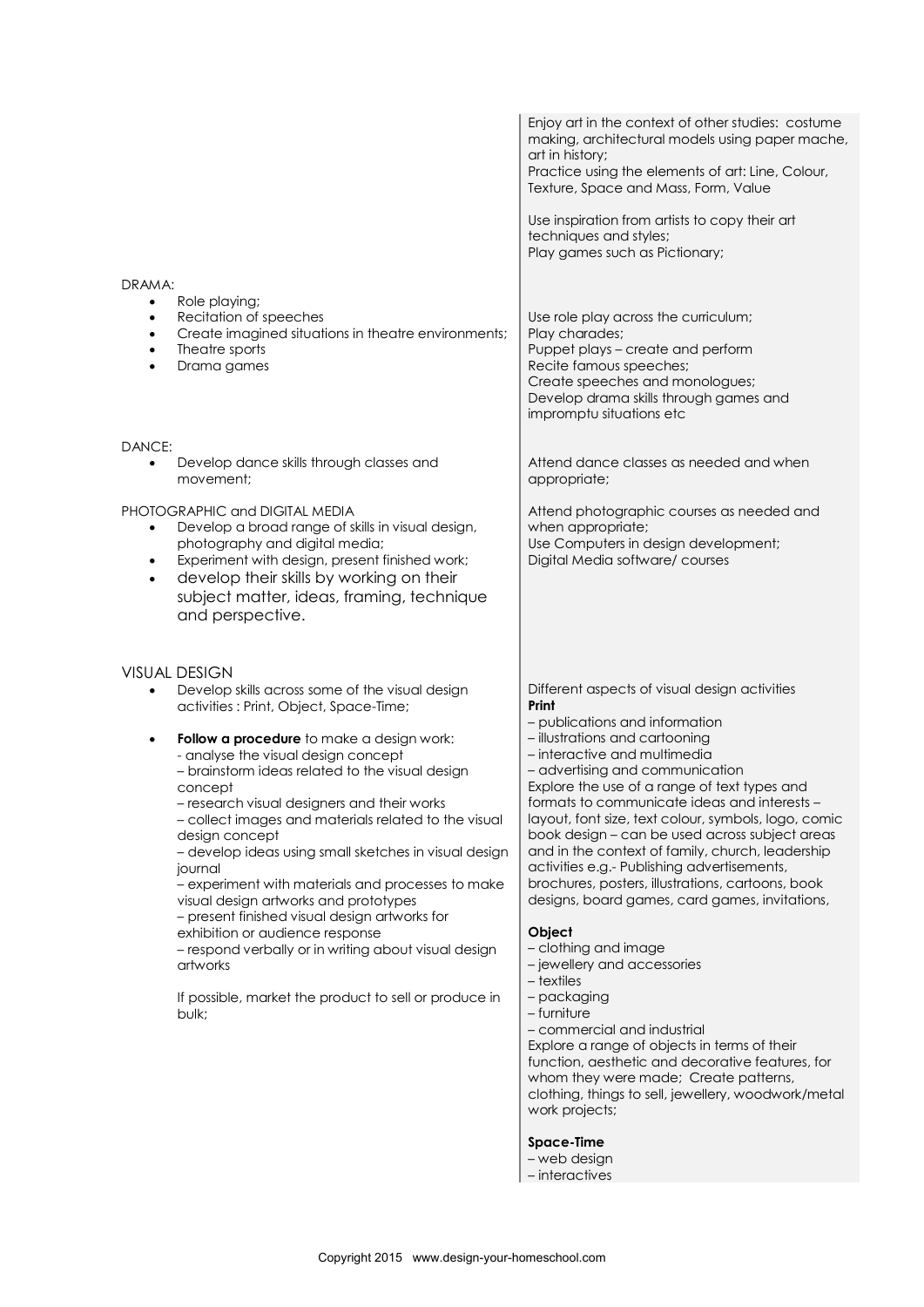### Self Expression/ Performance:

 Use opportunities to create, compose, perform and express creative arts through dance, movement, photography, visual arts and design, drama and music;

### **Writing**

In applying knowledge and understanding, we may write:

- On Famous People artists, composers, musicians, bands, dramatic groups, photographers, actors, actresses;
- Historical time periods Art History;
- Musical History
- Artistic forms including music and dance in the context of cultural history;
- The use of Art through history;
- Art forms as a means of communication;
- Interpretation and Analysis of Art in the form of
- music, visual art, drama, dance, photography etc; Dramatic scripts
- Musical pieces to perform or use with others for a variety of reasons and audiences;

– holographics and virtual realities – structures and environments – sound and lighting Explore the ways in which information technology impacts on people and their environments; Use computer technology to create 3D animations, computer games, computer apps, websites, backdrops, sound/lighting for drama performances etc

#### **Performance Activities** may include:

Dramatic Performances – to a wide variety of audiences including family, elderly at a nursing home, guests, Holiday Clubs, Kids Clubs, Church activities, camps, theatre audiences;

Drama – both scripted drama and impromptu dramatic performance;

Art work may be exhibited: At home, for family, on websites, at the Library open days, shopping centres for special exhibitions, galleries where courses are taken;

Music may be created, composed and performed at:

Home, Church, youth activities, camps, family gatherings, nursing homes, Holiday clubs, Kids clubs, concerts and other opportunities;

May use notebooks to record, plan, design, respond, analyse variety of creative arts;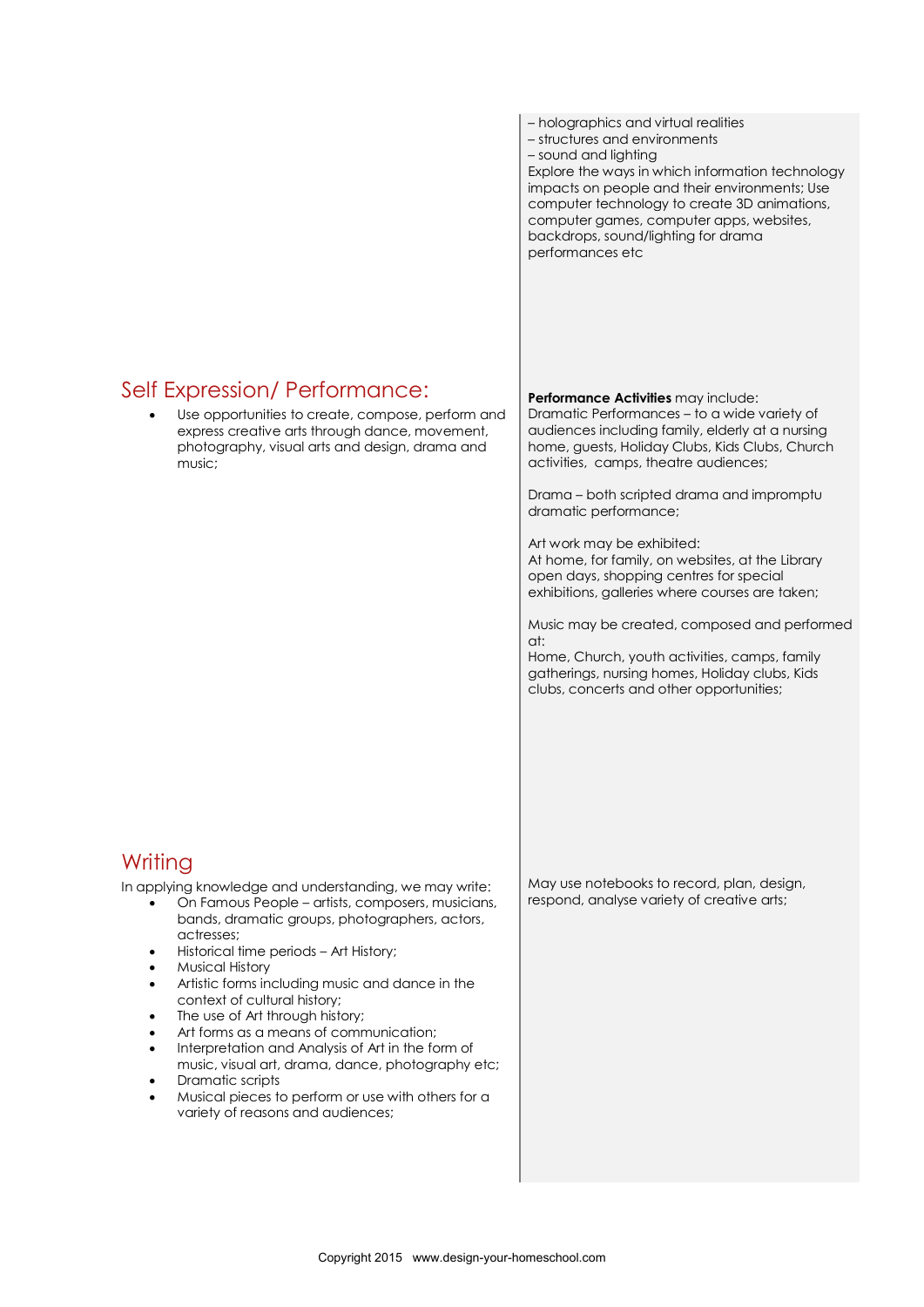#### Appreciate:

- A variety of art forms and media
- **•** Enjoy viewing and participating in dramatic productions;
- Appreciate the diverse cultural expressions of art
- Enjoy performing and listening to a variety of music;

Enjoy different cultural experiences, dramatic and musical performances, both amateur and professional;